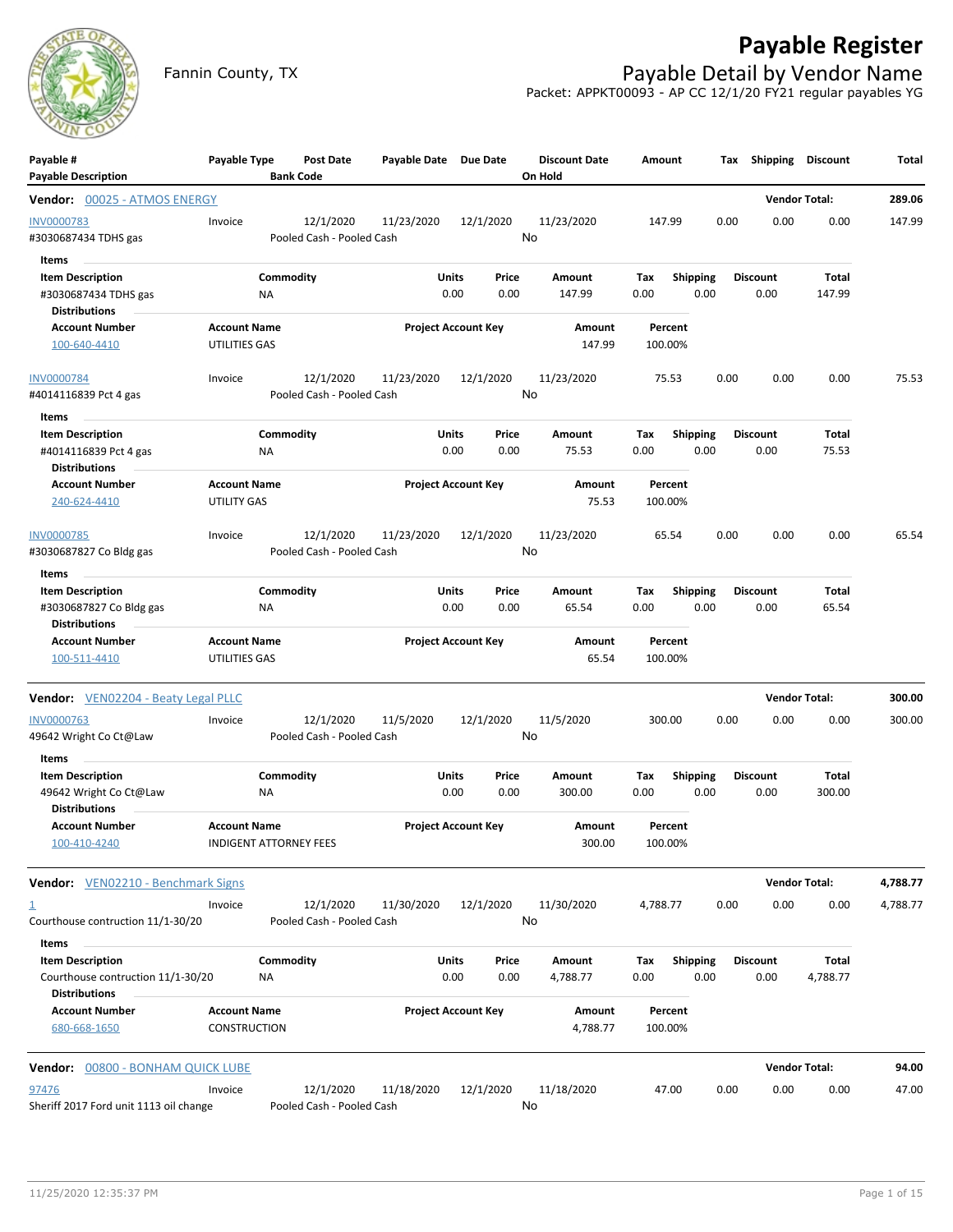| <b>Payable Register</b>                                                         |                                             |                                        |                       |                                |      |                                 |             |                         |      |                         | Packet: APPKT00093 - AP CC 12/1/20 FY21 regular payables YG |          |
|---------------------------------------------------------------------------------|---------------------------------------------|----------------------------------------|-----------------------|--------------------------------|------|---------------------------------|-------------|-------------------------|------|-------------------------|-------------------------------------------------------------|----------|
| Payable #<br><b>Payable Description</b>                                         | Payable Type                                | <b>Post Date</b><br><b>Bank Code</b>   | Payable Date Due Date |                                |      | <b>Discount Date</b><br>On Hold | Amount      |                         |      | Tax Shipping Discount   |                                                             | Total    |
| Items<br><b>Item Description</b><br>Sheriff 2017 Ford unit 1113 oil change      | NA                                          | Commodity                              |                       | Units<br>Price<br>0.00         | 0.00 | Amount<br>47.00                 | Tax<br>0.00 | <b>Shipping</b><br>0.00 |      | <b>Discount</b><br>0.00 | Total<br>47.00                                              |          |
| <b>Distributions</b><br><b>Account Number</b><br>100-560-4540                   | <b>Account Name</b><br>R & M AUTOMOBILES    |                                        |                       | <b>Project Account Key</b>     |      | Amount<br>47.00                 |             | Percent<br>100.00%      |      |                         |                                                             |          |
| 97524                                                                           | Invoice                                     | 12/1/2020                              | 11/18/2020            | 12/1/2020                      |      | 11/18/2020                      |             | 47.00                   | 0.00 | 0.00                    | 0.00                                                        | 47.00    |
| 2018 Ford oil change Unit 6384                                                  |                                             | Pooled Cash - Pooled Cash              |                       |                                | No   |                                 |             |                         |      |                         |                                                             |          |
| Items                                                                           |                                             |                                        |                       |                                |      |                                 |             |                         |      |                         |                                                             |          |
| <b>Item Description</b><br>2018 Ford oil change Unit 6384                       | <b>NA</b>                                   | Commodity                              |                       | Units<br>Price<br>0.00         | 0.00 | Amount<br>47.00                 | Tax<br>0.00 | <b>Shipping</b><br>0.00 |      | <b>Discount</b><br>0.00 | Total<br>47.00                                              |          |
| <b>Distributions</b><br><b>Account Number</b><br>100-560-4540                   | <b>Account Name</b><br>R & M AUTOMOBILES    |                                        |                       | <b>Project Account Key</b>     |      | Amount<br>47.00                 |             | Percent<br>100.00%      |      |                         |                                                             |          |
| <b>Vendor: 00443 - BORSERINE LAW</b>                                            |                                             |                                        |                       |                                |      |                                 |             |                         |      |                         | <b>Vendor Total:</b>                                        | 760.00   |
| <b>INV0000757</b><br>FA-20-44915 AW/KE Dst Ct                                   | Invoice                                     | 12/1/2020<br>Pooled Cash - Pooled Cash | 10/31/2020            | 12/1/2020                      | No   | 10/31/2020                      |             | 760.00                  | 0.00 | 0.00                    | 0.00                                                        | 760.00   |
| Items                                                                           |                                             |                                        |                       |                                |      |                                 |             |                         |      |                         |                                                             |          |
| <b>Item Description</b><br>FA-20-44915 AW/KE Dst Ct                             | NA.                                         | Commodity                              |                       | Units<br>Price<br>0.00<br>0.00 |      | Amount<br>760.00                | Tax<br>0.00 | <b>Shipping</b><br>0.00 |      | <b>Discount</b><br>0.00 | Total<br>760.00                                             |          |
| <b>Distributions</b>                                                            |                                             |                                        |                       |                                |      |                                 |             |                         |      |                         |                                                             |          |
| <b>Account Number</b><br>100-435-4360                                           | <b>Account Name</b>                         | ATTORNEY FEES- CPS CASES               |                       | <b>Project Account Key</b>     |      | Amount<br>760.00                |             | Percent<br>100.00%      |      |                         |                                                             |          |
| <b>Vendor: 00725 - BRANNAN, QUIENCY SMITH</b>                                   |                                             |                                        |                       |                                |      |                                 |             |                         |      |                         | <b>Vendor Total:</b>                                        | 1,608.00 |
| <b>INV0000804</b><br>CR-20-27305 Voris Dst Ct                                   | Invoice                                     | 12/1/2020<br>Pooled Cash - Pooled Cash | 11/20/2020            | 12/1/2020                      | No   | 11/20/2020                      |             | 416.00                  | 0.00 | 0.00                    | 0.00                                                        | 416.00   |
| Items                                                                           |                                             |                                        |                       |                                |      |                                 |             |                         |      |                         |                                                             |          |
| <b>Item Description</b>                                                         |                                             | Commodity                              |                       | <b>Units</b><br>Price          |      | Amount                          | Tax         | Shipping                |      | <b>Discount</b>         | Total                                                       |          |
| CR-20-27305 Voris Dst Ct<br><b>Distributions</b>                                | ΝA                                          |                                        |                       | 0.00                           | 0.00 | 416.00                          | 0.00        | 0.00                    |      | 0.00                    | 416.00                                                      |          |
| <b>Account Number</b><br>100-435-4370                                           | <b>Account Name</b><br><b>ATTORNEY FEES</b> |                                        |                       | <b>Project Account Key</b>     |      | Amount<br>416.00                |             | Percent<br>100.00%      |      |                         |                                                             |          |
| <b>INV0000805</b><br>CR-20-27566 Hollowell Dst Ct                               | Invoice                                     | 12/1/2020<br>Pooled Cash - Pooled Cash | 11/13/2020            | 12/1/2020                      | No   | 11/13/2020                      |             | 472.00                  | 0.00 | 0.00                    | 0.00                                                        | 472.00   |
| Items                                                                           |                                             |                                        |                       |                                |      |                                 |             |                         |      |                         |                                                             |          |
| <b>Item Description</b><br>CR-20-27566 Hollowell Dst Ct                         | NA                                          | Commodity                              |                       | Units<br>Price<br>0.00         | 0.00 | Amount<br>472.00                | Tax<br>0.00 | <b>Shipping</b><br>0.00 |      | <b>Discount</b><br>0.00 | Total<br>472.00                                             |          |
| <b>Distributions</b><br><b>Account Number</b><br>100-435-4370                   | <b>Account Name</b><br><b>ATTORNEY FEES</b> |                                        |                       | <b>Project Account Key</b>     |      | Amount<br>472.00                |             | Percent<br>100.00%      |      |                         |                                                             |          |
| <b>INV0000806</b><br>CR-20-27539 Henderson Dst Ct                               | Invoice                                     | 12/1/2020<br>Pooled Cash - Pooled Cash | 11/12/2020            | 12/1/2020                      | No   | 11/12/2020                      | 448.00      |                         | 0.00 | 0.00                    | 0.00                                                        | 448.00   |
| Items                                                                           |                                             |                                        |                       |                                |      |                                 |             |                         |      |                         |                                                             |          |
| <b>Item Description</b><br>CR-20-27539 Henderson Dst Ct<br><b>Distributions</b> | NA                                          | Commodity                              |                       | Units<br>Price<br>0.00         | 0.00 | Amount<br>448.00                | Tax<br>0.00 | <b>Shipping</b><br>0.00 |      | <b>Discount</b><br>0.00 | Total<br>448.00                                             |          |
| <b>Account Number</b><br>100-435-4370                                           | <b>Account Name</b><br><b>ATTORNEY FEES</b> |                                        |                       | <b>Project Account Key</b>     |      | Amount<br>448.00                |             | Percent<br>100.00%      |      |                         |                                                             |          |
| <b>INV0000807</b><br>CR-19-27149 Rodriguez Dst Ct                               | Invoice                                     | 12/1/2020<br>Pooled Cash - Pooled Cash | 11/12/2020            | 12/1/2020                      | No   | 11/12/2020                      | 272.00      |                         | 0.00 | 0.00                    | 0.00                                                        | 272.00   |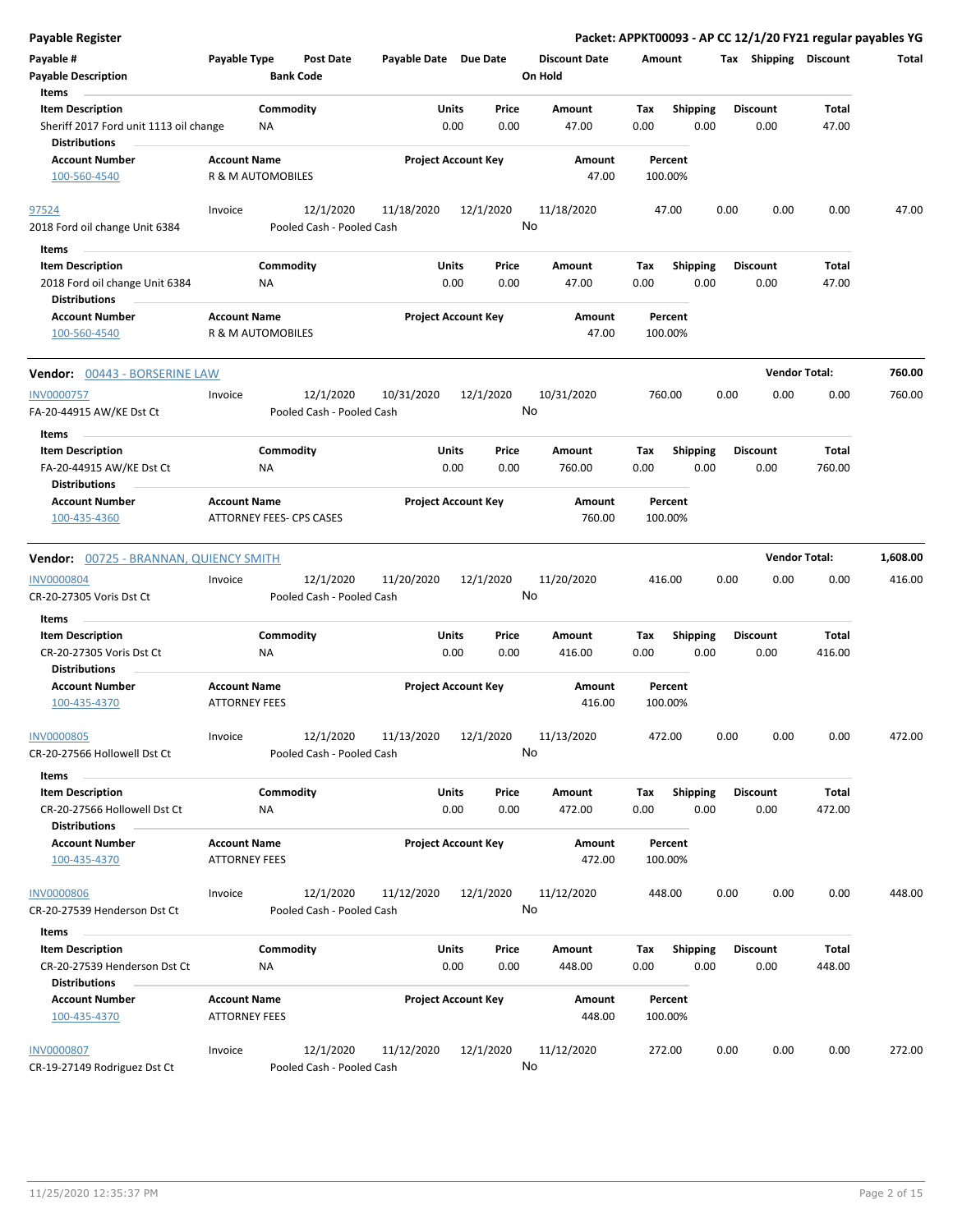| <b>Payable Register</b>                                                                      |                                             |                                        |                       |                            |                                 |             |                         |      |                         |                       | Packet: APPKT00093 - AP CC 12/1/20 FY21 regular payables YG |
|----------------------------------------------------------------------------------------------|---------------------------------------------|----------------------------------------|-----------------------|----------------------------|---------------------------------|-------------|-------------------------|------|-------------------------|-----------------------|-------------------------------------------------------------|
| Payable #<br>Payable Type<br><b>Payable Description</b><br>Items                             |                                             | <b>Post Date</b><br><b>Bank Code</b>   | Payable Date Due Date |                            | <b>Discount Date</b><br>On Hold | Amount      |                         |      |                         | Tax Shipping Discount | Total                                                       |
|                                                                                              |                                             |                                        |                       |                            |                                 |             |                         |      |                         |                       |                                                             |
| <b>Item Description</b><br>CR-19-27149 Rodriguez Dst Ct<br><b>Distributions</b>              |                                             | Commodity<br>NA                        | Units                 | Price<br>0.00<br>0.00      | Amount<br>272.00                | Tax<br>0.00 | <b>Shipping</b><br>0.00 |      | <b>Discount</b><br>0.00 | Total<br>272.00       |                                                             |
| <b>Account Number</b>                                                                        | <b>Account Name</b>                         |                                        |                       | <b>Project Account Key</b> | Amount                          |             | Percent                 |      |                         |                       |                                                             |
| 100-435-4370                                                                                 | <b>ATTORNEY FEES</b>                        |                                        |                       |                            | 272.00                          | 100.00%     |                         |      |                         |                       |                                                             |
| Vendor: 00449 - BRESE-LEBRON LAW, PLLC                                                       |                                             |                                        |                       |                            |                                 |             |                         |      |                         | <b>Vendor Total:</b>  | 1,084.50                                                    |
| <b>INV0000764</b><br>CR-19-27195 Watson Dst Ct                                               | Invoice                                     | 12/1/2020<br>Pooled Cash - Pooled Cash | 11/11/2020            | 12/1/2020                  | 11/11/2020<br>No                | 1,084.50    |                         | 0.00 | 0.00                    | 0.00                  | 1,084.50                                                    |
| Items                                                                                        |                                             |                                        |                       |                            |                                 |             |                         |      |                         |                       |                                                             |
| <b>Item Description</b><br>CR-19-27195 Watson Dst Ct                                         |                                             | Commodity<br>NA.                       | Units                 | Price<br>0.00<br>0.00      | Amount<br>1,084.50              | Тах<br>0.00 | <b>Shipping</b><br>0.00 |      | <b>Discount</b><br>0.00 | Total<br>1,084.50     |                                                             |
| <b>Distributions</b><br><b>Account Number</b><br>100-435-4370                                | <b>Account Name</b><br><b>ATTORNEY FEES</b> |                                        |                       | <b>Project Account Key</b> | Amount<br>1,084.50              | 100.00%     | Percent                 |      |                         |                       |                                                             |
| <b>Vendor: 00493 - CEC FACILITIES GROUP, LLC</b>                                             |                                             |                                        |                       |                            |                                 |             |                         |      |                         | <b>Vendor Total:</b>  | 97,042.50                                                   |
| E1936-12<br>Courthouse construction                                                          | Invoice                                     | 12/1/2020<br>Pooled Cash - Pooled Cash | 11/30/2020            | 12/1/2020                  | 11/30/2020<br>No                | 97,042.50   |                         | 0.00 | 0.00                    | 0.00                  | 97,042.50                                                   |
| Items                                                                                        |                                             |                                        |                       |                            |                                 |             |                         |      |                         |                       |                                                             |
| <b>Item Description</b><br>Courthouse construction                                           |                                             | Commodity<br>ΝA                        | Units                 | Price<br>0.00<br>0.00      | Amount<br>97,042.50             | Tax<br>0.00 | Shipping<br>0.00        |      | <b>Discount</b><br>0.00 | Total<br>97,042.50    |                                                             |
| <b>Distributions</b><br><b>Account Number</b><br>680-668-1650                                | <b>Account Name</b><br><b>CONSTRUCTION</b>  |                                        |                       | <b>Project Account Key</b> | Amount<br>97,042.50             | 100.00%     | Percent                 |      |                         |                       |                                                             |
| <b>Vendor: 00610 - CIRCLE STAR QUICK LUBE &amp; TIRE</b>                                     |                                             |                                        |                       |                            |                                 |             |                         |      |                         | <b>Vendor Total:</b>  | 119.62                                                      |
| 11-0175086<br>Pct 2 1991 International inspection #7057                                      | Invoice                                     | 12/1/2020<br>Pooled Cash - Pooled Cash | 10/23/2020            | 12/1/2020                  | 10/23/2020<br>No                |             | 7.00                    | 0.00 | 0.00                    | 0.00                  | 7.00                                                        |
| Items                                                                                        |                                             |                                        |                       |                            |                                 |             |                         |      |                         |                       |                                                             |
| <b>Item Description</b><br>Pct 2 1991 International inspection #7057<br><b>Distributions</b> |                                             | Commodity<br>ΝA                        | Units                 | Price<br>0.00<br>0.00      | Amount<br>7.00                  | Тах<br>0.00 | <b>Shipping</b><br>0.00 |      | <b>Discount</b><br>0.00 | Total<br>7.00         |                                                             |
| <b>Account Number</b><br>220-622-4580                                                        | <b>Account Name</b>                         | R&M MACHINERY PARTS                    |                       | <b>Project Account Key</b> | Amount<br>7.00                  | 100.00%     | Percent                 |      |                         |                       |                                                             |
| 11-0175090<br>Const #1 2018 Charger oil change                                               | Invoice                                     | 12/1/2020<br>Pooled Cash - Pooled Cash | 10/23/2020            | 12/1/2020                  | 10/23/2020<br>No                |             | 46.62                   | 0.00 | 0.00                    | 0.00                  | 46.62                                                       |
| Items                                                                                        |                                             |                                        |                       |                            |                                 |             |                         |      |                         |                       |                                                             |
| <b>Item Description</b><br>Const #1 2018 Charger oil change                                  |                                             | Commodity<br>ΝA                        | Units                 | Price<br>0.00<br>0.00      | Amount<br>46.62                 | Tax<br>0.00 | <b>Shipping</b><br>0.00 |      | <b>Discount</b><br>0.00 | Total<br>46.62        |                                                             |
| <b>Distributions</b><br><b>Account Number</b>                                                | <b>Account Name</b>                         |                                        |                       | <b>Project Account Key</b> | Amount                          |             | Percent                 |      |                         |                       |                                                             |
| 100-551-3300                                                                                 |                                             | AUTO EXPENSE-GAS AND OIL               |                       |                            | 46.62                           | 100.00%     |                         |      |                         |                       |                                                             |
| 11-0175097<br>2001 International inspection #5168                                            | Invoice                                     | 12/1/2020<br>Pooled Cash - Pooled Cash | 10/23/2020            | 12/1/2020                  | 10/23/2020<br>No                |             | 7.00                    | 0.00 | 0.00                    | 0.00                  | 7.00                                                        |
| Items                                                                                        |                                             |                                        |                       |                            |                                 |             |                         |      |                         |                       |                                                             |
| <b>Item Description</b><br>2001 International inspection #5168<br><b>Distributions</b>       |                                             | Commodity<br>ΝA                        | Units                 | Price<br>0.00<br>0.00      | Amount<br>7.00                  | Tax<br>0.00 | <b>Shipping</b><br>0.00 |      | <b>Discount</b><br>0.00 | Total<br>7.00         |                                                             |
| <b>Account Number</b><br>220-622-4580                                                        | <b>Account Name</b>                         | <b>R&amp;M MACHINERY PARTS</b>         |                       | <b>Project Account Key</b> | Amount<br>7.00                  | 100.00%     | Percent                 |      |                         |                       |                                                             |
| 11-0175240<br>Pct 2 2013 Chev tire repair #3963                                              | Invoice                                     | 12/1/2020<br>Pooled Cash - Pooled Cash | 10/26/2020            | 12/1/2020                  | 10/26/2020<br>No                | 25.00       |                         | 0.00 | 0.00                    | 0.00                  | 25.00                                                       |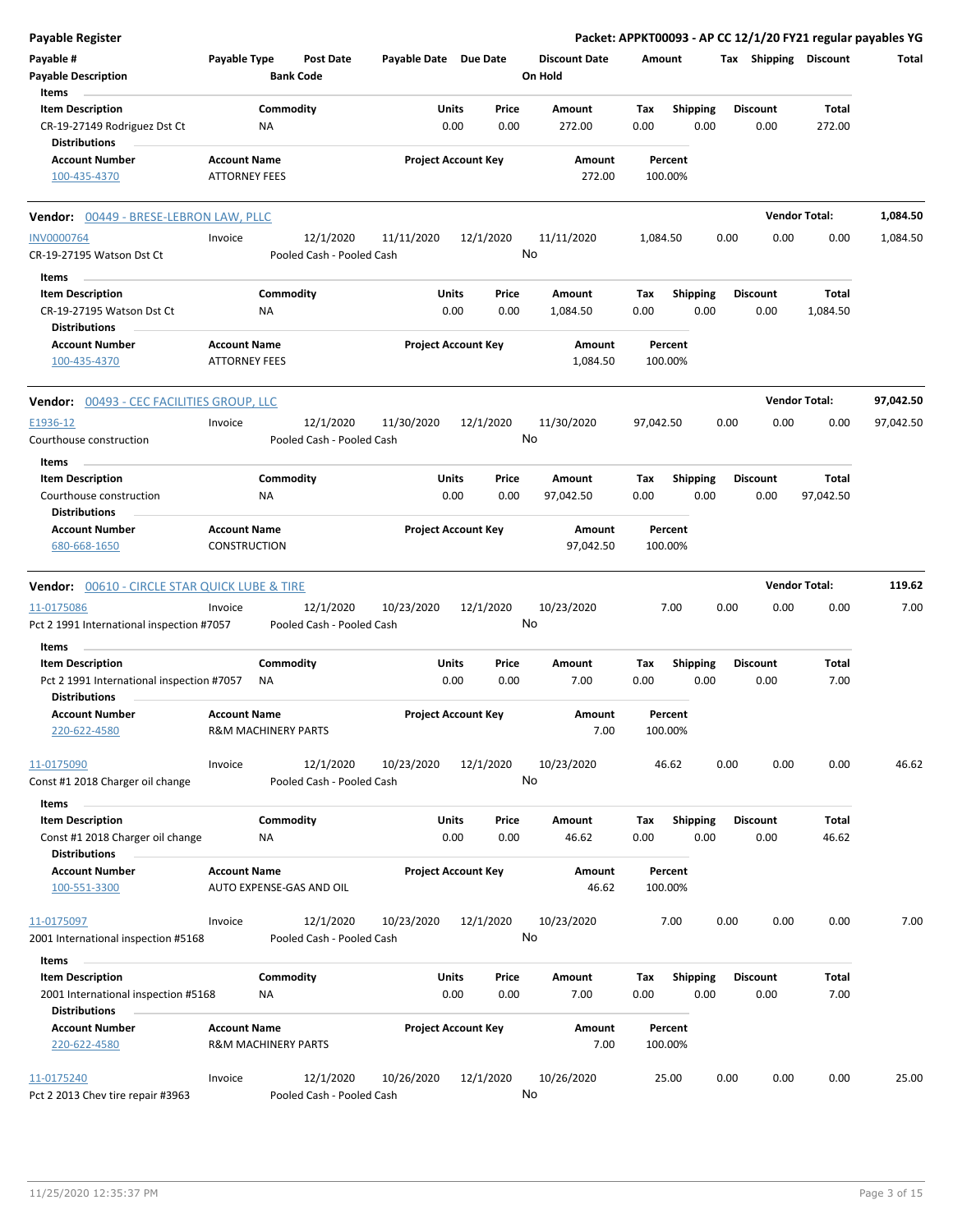| <b>Payable Register</b>                                                                           |                                                               |                                        |                       |                            |                                 |                    |                         | Packet: APPKT00093 - AP CC 12/1/20 FY21 regular payables YG |                      |          |
|---------------------------------------------------------------------------------------------------|---------------------------------------------------------------|----------------------------------------|-----------------------|----------------------------|---------------------------------|--------------------|-------------------------|-------------------------------------------------------------|----------------------|----------|
| Payable #<br><b>Payable Description</b>                                                           | Payable Type                                                  | <b>Post Date</b><br><b>Bank Code</b>   | Payable Date Due Date |                            | <b>Discount Date</b><br>On Hold | Amount             |                         | Tax Shipping Discount                                       |                      | Total    |
| Items<br><b>Item Description</b><br>Pct 2 2013 Chev tire repair #3963                             | <b>NA</b>                                                     | Commodity                              | Units                 | Price<br>0.00<br>0.00      | Amount<br>25.00                 | Tax<br>0.00        | <b>Shipping</b><br>0.00 | <b>Discount</b><br>0.00                                     | Total<br>25.00       |          |
| <b>Distributions</b><br><b>Account Number</b><br>220-622-4590                                     | <b>Account Name</b><br><b>R&amp;M MACH. TIRES &amp; TUBES</b> |                                        |                       | <b>Project Account Key</b> | Amount<br>25.00                 | Percent<br>100.00% |                         |                                                             |                      |          |
|                                                                                                   |                                                               |                                        |                       |                            |                                 |                    |                         |                                                             |                      |          |
| 11-0176056<br>Pct 2 2014 International tire repair #9626                                          | Invoice                                                       | 12/1/2020<br>Pooled Cash - Pooled Cash | 11/11/2020            | 12/1/2020                  | 11/11/2020<br>No                | 20.00              |                         | 0.00<br>0.00                                                | 0.00                 | 20.00    |
| Items                                                                                             |                                                               |                                        |                       |                            |                                 |                    |                         |                                                             |                      |          |
| <b>Item Description</b>                                                                           |                                                               | Commodity                              | Units                 | Price                      | Amount                          | Tax                | <b>Shipping</b>         | <b>Discount</b>                                             | Total                |          |
| Pct 2 2014 International tire repair #9626                                                        | <b>NA</b>                                                     |                                        |                       | 0.00<br>0.00               | 20.00                           | 0.00               | 0.00                    | 0.00                                                        | 20.00                |          |
| <b>Distributions</b>                                                                              |                                                               |                                        |                       |                            |                                 |                    |                         |                                                             |                      |          |
| <b>Account Number</b><br>220-622-4590                                                             | <b>Account Name</b><br>R&M MACH. TIRES & TUBES                |                                        |                       | <b>Project Account Key</b> | Amount<br>20.00                 | Percent<br>100.00% |                         |                                                             |                      |          |
| 11-0176076<br>Pct 2 1992 Peterbilt inspection #6741                                               | Invoice                                                       | 12/1/2020<br>Pooled Cash - Pooled Cash | 11/11/2020            | 12/1/2020                  | 11/11/2020<br>No                | 40.00              |                         | 0.00<br>0.00                                                | 0.00                 | 40.00    |
| Items                                                                                             |                                                               |                                        |                       |                            |                                 |                    |                         |                                                             |                      |          |
| <b>Item Description</b><br>Pct 2 1992 Peterbilt inspection #6741                                  | ΝA                                                            | Commodity                              | Units                 | Price<br>0.00<br>0.00      | Amount<br>40.00                 | Tax<br>0.00        | Shipping<br>0.00        | <b>Discount</b><br>0.00                                     | Total<br>40.00       |          |
| <b>Distributions</b>                                                                              |                                                               |                                        |                       |                            |                                 |                    |                         |                                                             |                      |          |
| <b>Account Number</b><br>220-622-4580                                                             | <b>Account Name</b><br><b>R&amp;M MACHINERY PARTS</b>         |                                        |                       | <b>Project Account Key</b> | Amount<br>40.00                 | Percent<br>100.00% |                         |                                                             |                      |          |
| 11-0176076 cr<br>Pct 2 1992 Peterbilt inspection fee credit #6741  Pooled Cash - Pooled Cash      | Credit Memo                                                   | 12/1/2020                              | 11/12/2020            | 11/12/2020                 | 11/12/2020<br>No                | -33.00             |                         | 0.00<br>0.00                                                | 0.00                 | $-33.00$ |
| Items                                                                                             |                                                               |                                        |                       |                            |                                 |                    |                         |                                                             |                      |          |
| <b>Item Description</b><br>Pct 2 1992 Peterbilt inspection fee credit  NA<br><b>Distributions</b> |                                                               | Commodity                              | Units                 | Price<br>0.00<br>0.00      | Amount<br>$-33.00$              | Tax<br>0.00        | <b>Shipping</b><br>0.00 | <b>Discount</b><br>0.00                                     | Total<br>$-33.00$    |          |
| <b>Account Number</b><br>220-622-4580                                                             | <b>Account Name</b><br><b>R&amp;M MACHINERY PARTS</b>         |                                        |                       | <b>Project Account Key</b> | Amount<br>$-33.00$              | Percent<br>100.00% |                         |                                                             |                      |          |
| 11-0176392<br>Pct 2 2012 Kenworth inspection ##2098                                               | Invoice                                                       | 12/1/2020<br>Pooled Cash - Pooled Cash | 11/18/2020            | 12/1/2020                  | 11/18/2020<br>No                | 7.00               |                         | 0.00<br>0.00                                                | 0.00                 | 7.00     |
| Items                                                                                             |                                                               |                                        |                       |                            |                                 |                    |                         |                                                             |                      |          |
| <b>Item Description</b><br>Pct 2 2012 Kenworth inspection ##2098                                  | ΝA                                                            | Commodity                              | Units                 | Price<br>0.00<br>0.00      | Amount<br>7.00                  | Tax<br>0.00        | <b>Shipping</b><br>0.00 | <b>Discount</b><br>0.00                                     | Total<br>7.00        |          |
| <b>Distributions</b><br><b>Account Number</b><br>220-622-4580                                     | <b>Account Name</b><br><b>R&amp;M MACHINERY PARTS</b>         |                                        |                       | <b>Project Account Key</b> | Amount<br>7.00                  | Percent<br>100.00% |                         |                                                             |                      |          |
| <b>Vendor: 00766 - COLLISION 1ST</b>                                                              |                                                               |                                        |                       |                            |                                 |                    |                         |                                                             | <b>Vendor Total:</b> | 757.48   |
| 191796<br>Sheriff 2018 Ford unit 1068 bumper repair                                               | Invoice                                                       | 12/1/2020<br>Pooled Cash - Pooled Cash | 11/17/2020            | 12/1/2020                  | 11/17/2020<br>No                | 757.48             |                         | 0.00<br>0.00                                                | 0.00                 | 757.48   |
| Items                                                                                             |                                                               |                                        |                       |                            |                                 |                    |                         |                                                             |                      |          |
| <b>Item Description</b><br>Sheriff 2018 Ford unit 1068 bumper repair<br><b>Distributions</b>      | NA                                                            | Commodity                              | Units                 | Price<br>0.00<br>0.00      | Amount<br>757.48                | Tax<br>0.00        | Shipping<br>0.00        | <b>Discount</b><br>0.00                                     | Total<br>757.48      |          |
| <b>Account Number</b><br>100-560-4540                                                             | <b>Account Name</b><br>R & M AUTOMOBILES                      |                                        |                       | <b>Project Account Key</b> | Amount<br>757.48                | Percent<br>100.00% |                         |                                                             |                      |          |
| Vendor: 00163 - COOPER-SORRELLS FUNERAL HOME                                                      |                                                               |                                        |                       |                            |                                 |                    |                         |                                                             | <b>Vendor Total:</b> | 606.25   |
| $C20-18$                                                                                          | Invoice                                                       | 12/1/2020                              | 11/17/2020            | 12/1/2020                  | 11/17/2020                      | 606.25             |                         | 0.00<br>0.00                                                | 0.00                 | 606.25   |
| Stone removal/pouch/transport                                                                     |                                                               | Pooled Cash - Pooled Cash              |                       |                            | No                              |                    |                         |                                                             |                      |          |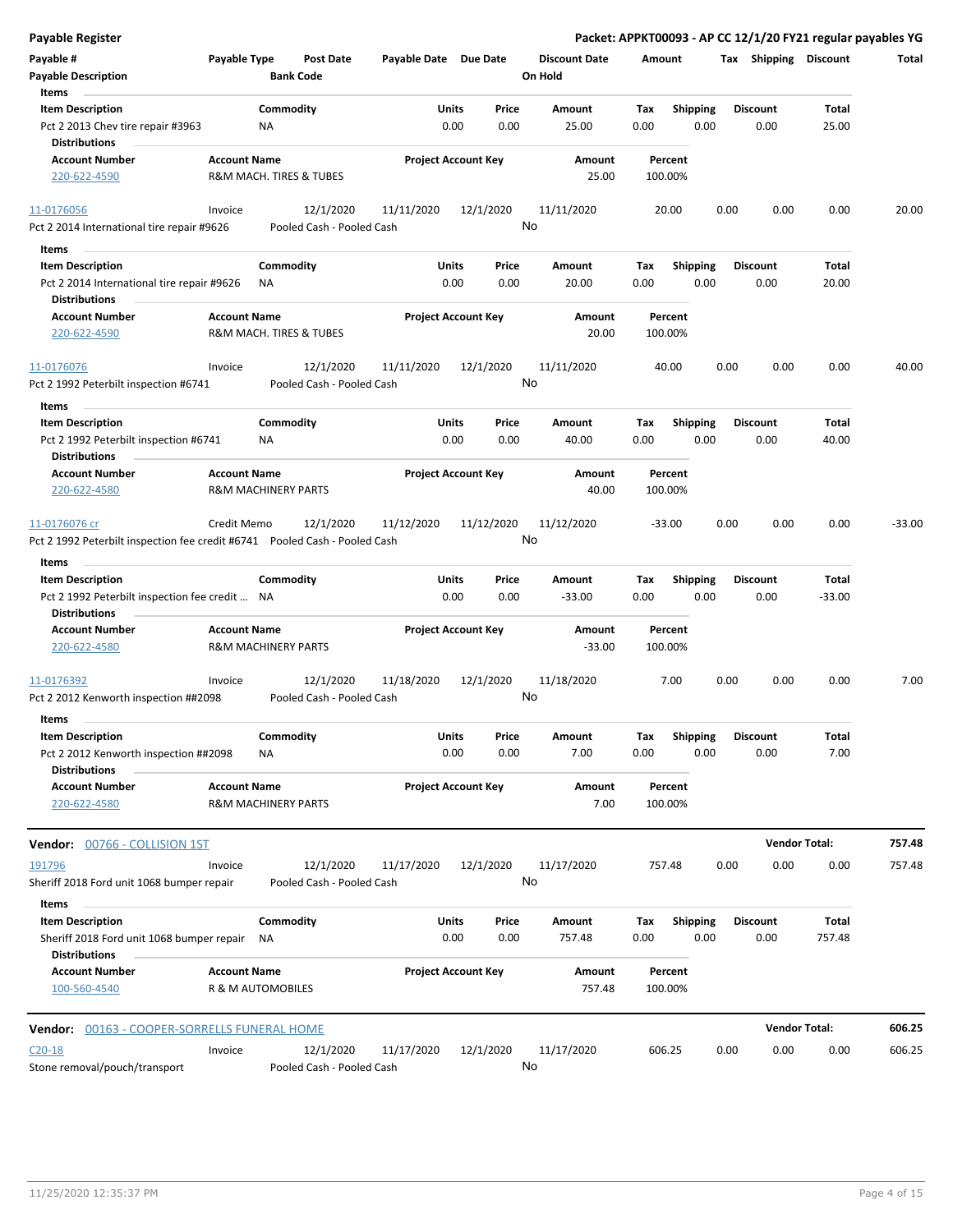| Payable Register                                                                   | Packet: APPKT00093 - AP CC 12/1/20 FY21 regular payables YG |                                        |                            |      |                 |                                 |                    |                         |      |                         |                       |            |
|------------------------------------------------------------------------------------|-------------------------------------------------------------|----------------------------------------|----------------------------|------|-----------------|---------------------------------|--------------------|-------------------------|------|-------------------------|-----------------------|------------|
| Payable #<br><b>Payable Description</b>                                            | Payable Type                                                | Post Date<br><b>Bank Code</b>          | Payable Date Due Date      |      |                 | <b>Discount Date</b><br>On Hold | Amount             |                         |      |                         | Tax Shipping Discount | Total      |
| Items<br><b>Item Description</b>                                                   |                                                             | Commodity                              | Units                      |      | Price           | Amount                          | Tax                | <b>Shipping</b>         |      | <b>Discount</b>         | Total                 |            |
| Stone removal/pouch/transport<br><b>Distributions</b>                              | ΝA                                                          |                                        |                            | 0.00 | 0.00            | 606.25                          | 0.00               | 0.00                    |      | 0.00                    | 606.25                |            |
| <b>Account Number</b><br>100-425-4660                                              | <b>Account Name</b><br><b>AUTOPSIES</b>                     |                                        | <b>Project Account Key</b> |      |                 | Amount<br>606.25                | Percent<br>100.00% |                         |      |                         |                       |            |
| <b>Vendor: 00475 - COUNTY TRASH SERVICE</b>                                        |                                                             |                                        |                            |      |                 |                                 |                    |                         |      |                         | <b>Vendor Total:</b>  | 140.00     |
| <b>INV0000760</b>                                                                  | Invoice                                                     | 12/1/2020                              | 11/20/2020                 |      | 12/1/2020       | 11/20/2020                      | 140.00             |                         | 0.00 | 0.00                    | 0.00                  | 140.00     |
| Lake Fannin trash Nov 2020                                                         |                                                             | Pooled Cash - Pooled Cash              |                            |      | No              |                                 |                    |                         |      |                         |                       |            |
| Items                                                                              |                                                             |                                        |                            |      |                 |                                 |                    |                         |      |                         |                       |            |
| <b>Item Description</b><br>Lake Fannin trash Nov 2020<br><b>Distributions</b>      | <b>NA</b>                                                   | Commodity                              | Units                      | 0.00 | Price<br>0.00   | Amount<br>70.00                 | Tax<br>0.00        | <b>Shipping</b><br>0.00 |      | <b>Discount</b><br>0.00 | Total<br>70.00        |            |
| <b>Account Number</b><br>850-520-4430                                              | <b>Account Name</b><br><b>TRASH PICK UP</b>                 |                                        | <b>Project Account Key</b> |      |                 | Amount<br>70.00                 | Percent<br>100.00% |                         |      |                         |                       |            |
| Items                                                                              |                                                             |                                        |                            |      |                 |                                 |                    |                         |      |                         |                       |            |
| <b>Item Description</b><br>Lake Fannin trash Dec 2020                              | NA                                                          | Commodity                              | Units                      | 0.00 | Price<br>0.00   | Amount<br>70.00                 | Tax<br>0.00        | Shipping<br>0.00        |      | <b>Discount</b><br>0.00 | Total<br>70.00        |            |
| <b>Distributions</b><br><b>Account Number</b><br>850-520-4430                      | <b>Account Name</b><br>TRASH PICK UP                        |                                        | <b>Project Account Key</b> |      |                 | Amount<br>70.00                 | Percent<br>100.00% |                         |      |                         |                       |            |
| <b>Vendor: 00009 - DOUBLE D TRUCK REPAIR</b>                                       |                                                             |                                        |                            |      |                 |                                 |                    |                         |      |                         | <b>Vendor Total:</b>  | 44.39      |
| 11690<br>Pct 2 brake chamber                                                       | Invoice                                                     | 12/1/2020<br>Pooled Cash - Pooled Cash | 11/23/2020                 |      | 12/1/2020<br>No | 11/23/2020                      | 44.39              |                         | 0.00 | 0.00                    | 0.00                  | 44.39      |
| Items                                                                              |                                                             |                                        |                            |      |                 |                                 |                    |                         |      |                         |                       |            |
| <b>Item Description</b><br>Pct 2 brake chamber<br><b>Distributions</b>             | ΝA                                                          | Commodity                              | Units                      | 0.00 | Price<br>0.00   | Amount<br>44.39                 | Tax<br>0.00        | <b>Shipping</b><br>0.00 |      | <b>Discount</b><br>0.00 | Total<br>44.39        |            |
| <b>Account Number</b><br>220-622-4580                                              | <b>Account Name</b><br>R&M MACHINERY PARTS                  |                                        | <b>Project Account Key</b> |      |                 | Amount<br>44.39                 | Percent<br>100.00% |                         |      |                         |                       |            |
| Vendor: 00069 - FANNIN CENTRAL APPRAISAL DIST                                      |                                                             |                                        |                            |      |                 |                                 |                    |                         |      |                         | <b>Vendor Total:</b>  | 188,936.00 |
| 123301<br>1st qtr FY21 Appraisal services                                          | Invoice                                                     | 12/1/2020<br>Pooled Cash - Pooled Cash | 10/13/2020                 |      | 12/1/2020<br>No | 10/13/2020                      | 123,700.00         |                         | 0.00 | 0.00                    | 0.00                  | 123,700.00 |
| Items                                                                              |                                                             |                                        |                            |      |                 |                                 |                    |                         |      |                         |                       |            |
| <b>Item Description</b><br>1st qtr FY21 Appraisal services<br><b>Distributions</b> | <b>NA</b>                                                   | Commodity                              | Units                      | 0.00 | Price<br>0.00   | Amount<br>123,700.00            | Tax<br>0.00        | Shipping<br>0.00        |      | <b>Discount</b><br>0.00 | Total<br>123,700.00   |            |
| <b>Account Number</b><br>100-409-4060                                              | <b>Account Name</b><br>TAX APPRAISAL DISTRICT               |                                        | <b>Project Account Key</b> |      |                 | Amount<br>123,700.00            | Percent<br>100.00% |                         |      |                         |                       |            |
| 123326<br>1st semi annual FY21                                                     | Invoice                                                     | 12/1/2020<br>Pooled Cash - Pooled Cash | 10/13/2020                 |      | 12/1/2020<br>No | 10/13/2020                      | 65,236.00          |                         | 0.00 | 0.00                    | 0.00                  | 65,236.00  |
| Items                                                                              |                                                             |                                        |                            |      |                 |                                 |                    |                         |      |                         |                       |            |
| <b>Item Description</b><br>1st semi annual FY21                                    | ΝA                                                          | Commodity                              | Units                      | 0.00 | Price<br>0.00   | Amount<br>65,236.00             | Tax<br>0.00        | <b>Shipping</b><br>0.00 |      | <b>Discount</b><br>0.00 | Total<br>65,236.00    |            |
| <b>Distributions</b><br><b>Account Number</b><br>100-409-4060                      | <b>Account Name</b><br>TAX APPRAISAL DISTRICT               |                                        | <b>Project Account Key</b> |      |                 | Amount<br>65,236.00             | Percent<br>100.00% |                         |      |                         |                       |            |
| Vendor: 00215 - FIRST UNITED METHODIST CHURCH                                      |                                                             |                                        |                            |      |                 |                                 |                    |                         |      |                         | <b>Vendor Total:</b>  | 673.29     |
| <u>49</u><br>October 2020 utilities 200 W 8th                                      | Invoice                                                     | 12/1/2020<br>Pooled Cash - Pooled Cash | 11/24/2020                 |      | 12/1/2020<br>No | 11/24/2020                      | 673.29             |                         | 0.00 | 0.00                    | 0.00                  | 673.29     |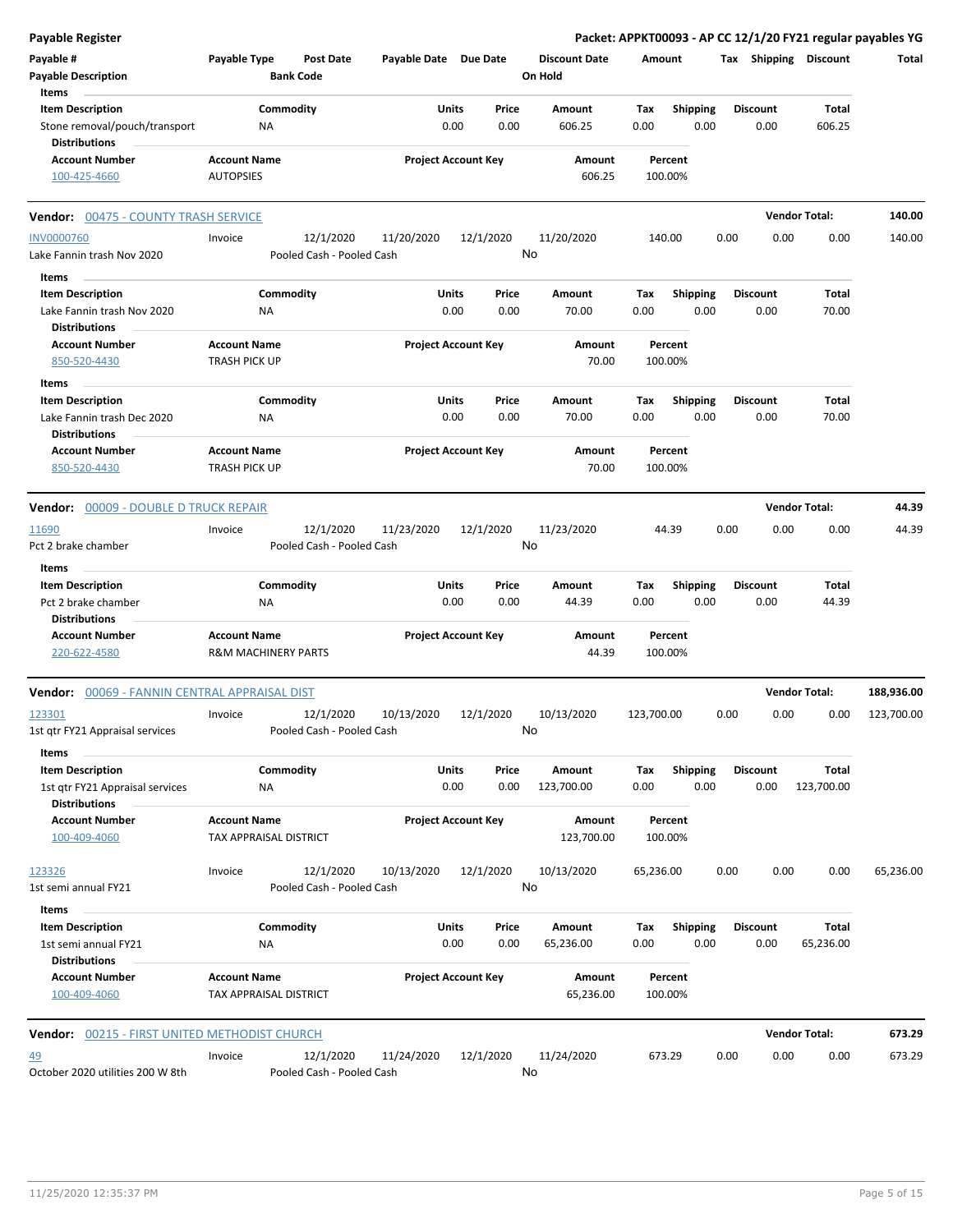| <b>Payable Register</b>                                             |                                                    |                 |                                        |                       |                            |               |                      |             |                         |      |                         | Packet: APPKT00093 - AP CC 12/1/20 FY21 regular payables YG |          |
|---------------------------------------------------------------------|----------------------------------------------------|-----------------|----------------------------------------|-----------------------|----------------------------|---------------|----------------------|-------------|-------------------------|------|-------------------------|-------------------------------------------------------------|----------|
| Payable #                                                           | Payable Type                                       |                 | Post Date                              | Payable Date Due Date |                            |               | <b>Discount Date</b> | Amount      |                         |      | Tax Shipping Discount   |                                                             | Total    |
| <b>Payable Description</b>                                          |                                                    |                 | <b>Bank Code</b>                       |                       |                            |               | On Hold              |             |                         |      |                         |                                                             |          |
| Items                                                               |                                                    |                 |                                        |                       |                            |               |                      |             |                         |      |                         |                                                             |          |
| <b>Item Description</b>                                             |                                                    | Commodity       |                                        | Units                 |                            | Price         | Amount               | Tax         | <b>Shipping</b>         |      | <b>Discount</b>         | Total                                                       |          |
| October 2020 utilities 200 W 8th - electric<br><b>Distributions</b> |                                                    | ΝA              |                                        |                       | 0.00                       | 0.00          | 423.75               | 0.00        | 0.00                    |      | 0.00                    | 423.75                                                      |          |
| <b>Account Number</b>                                               | <b>Account Name</b>                                |                 |                                        |                       | <b>Project Account Key</b> |               | Amount               |             | Percent                 |      |                         |                                                             |          |
| 100-518-4400                                                        | UTILITIES ELECTRICITY                              |                 |                                        |                       |                            |               | 423.75               |             | 100.00%                 |      |                         |                                                             |          |
| Items                                                               |                                                    |                 |                                        |                       |                            |               |                      |             |                         |      |                         |                                                             |          |
| <b>Item Description</b>                                             |                                                    | Commodity       |                                        | Units                 |                            | Price         | Amount               | Tax         | <b>Shipping</b>         |      | <b>Discount</b>         | Total                                                       |          |
| October 2020 utilities 200 W 8th - gas<br><b>Distributions</b>      |                                                    | NA              |                                        |                       | 0.00                       | 0.00          | 75.23                | 0.00        | 0.00                    |      | 0.00                    | 75.23                                                       |          |
| <b>Account Number</b><br>100-518-4410                               | <b>Account Name</b><br>UTILITIES GAS               |                 |                                        |                       | <b>Project Account Key</b> |               | Amount<br>75.23      |             | Percent<br>100.00%      |      |                         |                                                             |          |
| Items                                                               |                                                    |                 |                                        |                       |                            |               |                      |             |                         |      |                         |                                                             |          |
| <b>Item Description</b><br>October 2020 utilities 200 W 8th - trash |                                                    | Commodity<br>ΝA |                                        | Units<br>0.00         |                            | Price<br>0.00 | Amount<br>67.99      | Tax<br>0.00 | <b>Shipping</b><br>0.00 |      | <b>Discount</b><br>0.00 | Total<br>67.99                                              |          |
| <b>Distributions</b>                                                |                                                    |                 |                                        |                       |                            |               |                      |             |                         |      |                         |                                                             |          |
| <b>Account Number</b><br>100-518-4430                               | <b>Account Name</b><br><b>TRASH PICKUP SERVICE</b> |                 |                                        |                       | <b>Project Account Key</b> |               | Amount<br>67.99      |             | Percent<br>100.00%      |      |                         |                                                             |          |
| Items                                                               |                                                    |                 |                                        |                       |                            |               |                      |             |                         |      |                         |                                                             |          |
| <b>Item Description</b>                                             |                                                    | Commodity       |                                        | Units                 |                            | Price         | Amount               | Tax         | <b>Shipping</b>         |      | <b>Discount</b>         | Total                                                       |          |
| October 2020 utilities 200 W 8th - water/s NA                       |                                                    |                 |                                        | 0.00                  |                            | 0.00          | 106.32               | 0.00        | 0.00                    |      | 0.00                    | 106.32                                                      |          |
| <b>Distributions</b>                                                |                                                    |                 |                                        |                       |                            |               |                      |             |                         |      |                         |                                                             |          |
| <b>Account Number</b>                                               | <b>Account Name</b>                                |                 |                                        |                       | <b>Project Account Key</b> |               | Amount               |             | Percent                 |      |                         |                                                             |          |
| 100-518-4420                                                        | UTILITIES WATER                                    |                 |                                        |                       |                            |               | 106.32               |             | 100.00%                 |      |                         |                                                             |          |
| <b>Vendor: 00183 - GOHEEN &amp; O'TOOLE</b>                         |                                                    |                 |                                        |                       |                            |               |                      |             |                         |      |                         | <b>Vendor Total:</b>                                        | 1,938.00 |
|                                                                     |                                                    |                 |                                        |                       |                            |               |                      |             |                         |      |                         |                                                             |          |
| <b>INV0000786</b><br>CR-20-27727 Newlin Dst Ct                      | Invoice                                            |                 | 12/1/2020<br>Pooled Cash - Pooled Cash | 11/3/2020             | 12/1/2020                  |               | 11/3/2020<br>No      |             | 629.00                  | 0.00 | 0.00                    | 0.00                                                        | 629.00   |
| Items                                                               |                                                    |                 |                                        |                       |                            |               |                      |             |                         |      |                         |                                                             |          |
| <b>Item Description</b>                                             |                                                    | Commodity       |                                        | Units                 |                            | Price         | Amount               | Tax         | <b>Shipping</b>         |      | <b>Discount</b>         | Total                                                       |          |
| CR-20-27727 Newlin Dst Ct<br><b>Distributions</b>                   |                                                    | ΝA              |                                        |                       | 0.00                       | 0.00          | 629.00               | 0.00        | 0.00                    |      | 0.00                    | 629.00                                                      |          |
| <b>Account Number</b>                                               | <b>Account Name</b>                                |                 |                                        |                       | <b>Project Account Key</b> |               | Amount               |             | Percent                 |      |                         |                                                             |          |
| 100-435-4370                                                        | <b>ATTORNEY FEES</b>                               |                 |                                        |                       |                            |               | 629.00               |             | 100.00%                 |      |                         |                                                             |          |
| <b>INV0000787</b>                                                   | Invoice                                            |                 | 12/1/2020                              | 11/17/2020            | 12/1/2020                  |               | 11/17/2020           |             | 331.50                  | 0.00 | 0.00                    | 0.00                                                        | 331.50   |
| CR-20-27656 Potter Dst Ct                                           |                                                    |                 | Pooled Cash - Pooled Cash              |                       |                            |               | No                   |             |                         |      |                         |                                                             |          |
| <b>Items</b>                                                        |                                                    |                 |                                        |                       |                            |               |                      |             |                         |      |                         |                                                             |          |
| <b>Item Description</b><br>CR-20-27656 Potter Dst Ct                |                                                    | Commodity<br>ΝA |                                        | Units                 | 0.00                       | Price<br>0.00 | Amount<br>331.50     | Tax<br>0.00 | <b>Shipping</b><br>0.00 |      | <b>Discount</b><br>0.00 | Total<br>331.50                                             |          |
| <b>Distributions</b>                                                |                                                    |                 |                                        |                       |                            |               |                      |             |                         |      |                         |                                                             |          |
| <b>Account Number</b><br>100-435-4370                               | <b>Account Name</b><br><b>ATTORNEY FEES</b>        |                 |                                        |                       | <b>Project Account Key</b> |               | Amount<br>331.50     |             | Percent<br>100.00%      |      |                         |                                                             |          |
| <b>INV0000808</b>                                                   | Invoice                                            |                 | 12/1/2020                              | 11/18/2020            | 12/1/2020                  |               | 11/18/2020           |             | 782.00                  | 0.00 | 0.00                    | 0.00                                                        | 782.00   |
| CR-17-26516 Prosser Dst Ct                                          |                                                    |                 | Pooled Cash - Pooled Cash              |                       |                            |               | No                   |             |                         |      |                         |                                                             |          |
| Items                                                               |                                                    |                 |                                        |                       |                            |               |                      |             |                         |      |                         |                                                             |          |
| <b>Item Description</b>                                             |                                                    | Commodity       |                                        | Units                 |                            | Price         | Amount               | Tax         | Shipping                |      | <b>Discount</b>         | Total                                                       |          |
| CR-17-26516 Prosser Dst Ct<br><b>Distributions</b>                  |                                                    | NA              |                                        |                       | 0.00                       | 0.00          | 782.00               | 0.00        | 0.00                    |      | 0.00                    | 782.00                                                      |          |
| <b>Account Number</b>                                               | <b>Account Name</b>                                |                 |                                        |                       | <b>Project Account Key</b> |               | Amount               |             | Percent                 |      |                         |                                                             |          |
| 100-435-4370                                                        | <b>ATTORNEY FEES</b>                               |                 |                                        |                       |                            |               | 782.00               |             | 100.00%                 |      |                         |                                                             |          |
| <b>INV0000809</b>                                                   | Invoice                                            |                 | 12/1/2020                              | 11/18/2020            | 12/1/2020                  |               | 11/18/2020           |             | 195.50                  | 0.00 | 0.00                    | 0.00                                                        | 195.50   |
| CR-17-26334 Kindle Dst Ct                                           |                                                    |                 | Pooled Cash - Pooled Cash              |                       |                            |               | No                   |             |                         |      |                         |                                                             |          |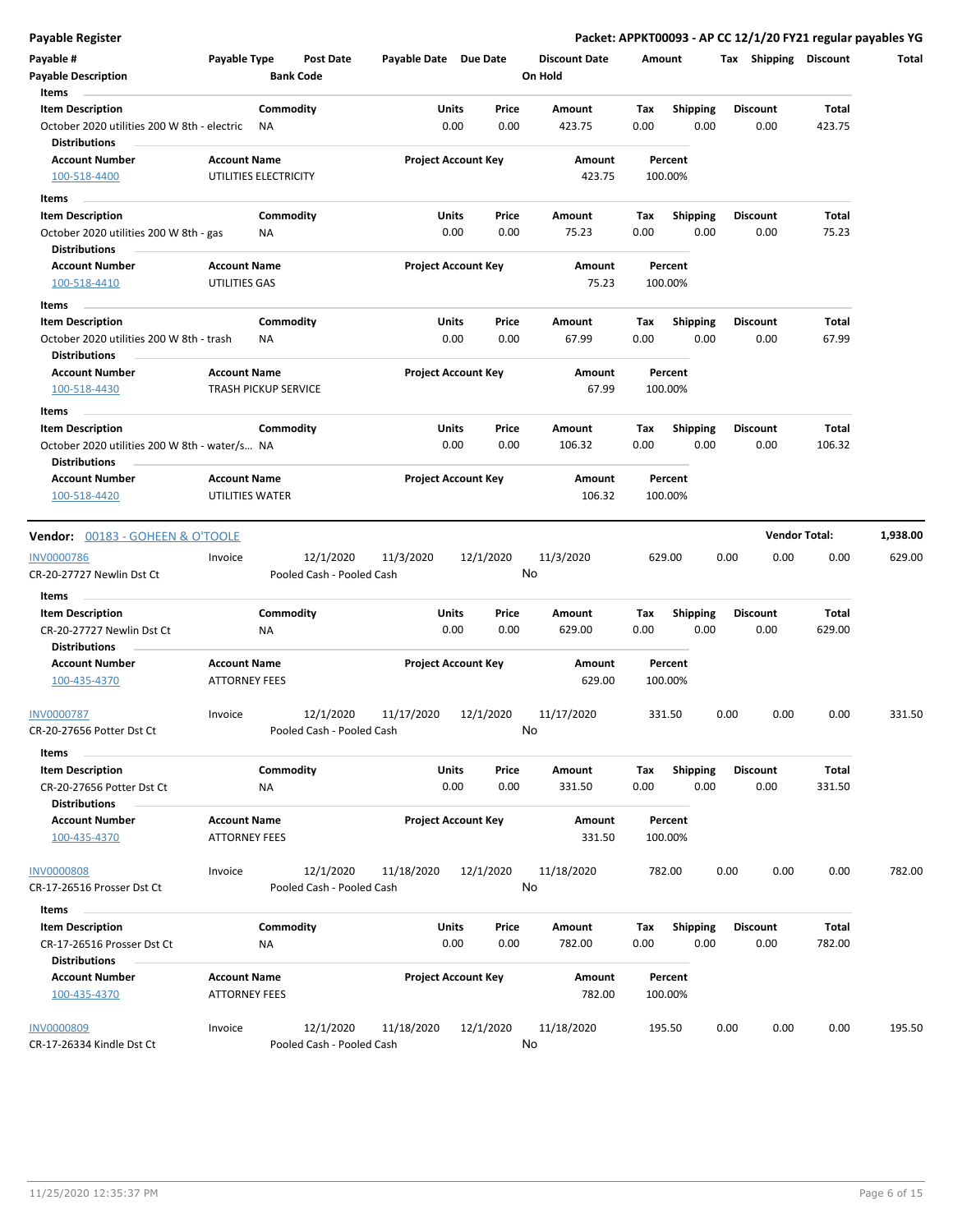| <b>Payable Register</b>                                                 |                                                      |                                        |                       |                            |                                 |             |                         |      |                         |                       | Packet: APPKT00093 - AP CC 12/1/20 FY21 regular payables YG |
|-------------------------------------------------------------------------|------------------------------------------------------|----------------------------------------|-----------------------|----------------------------|---------------------------------|-------------|-------------------------|------|-------------------------|-----------------------|-------------------------------------------------------------|
| Payable #<br><b>Payable Description</b>                                 | Payable Type                                         | <b>Post Date</b><br><b>Bank Code</b>   | Payable Date Due Date |                            | <b>Discount Date</b><br>On Hold |             | Amount                  |      |                         | Tax Shipping Discount | Total                                                       |
| Items<br><b>Item Description</b><br>CR-17-26334 Kindle Dst Ct           | Commodity<br>NA                                      |                                        | Units                 | Price<br>0.00<br>0.00      | Amount<br>195.50                | Tax<br>0.00 | <b>Shipping</b><br>0.00 |      | <b>Discount</b><br>0.00 | Total<br>195.50       |                                                             |
| <b>Distributions</b>                                                    |                                                      |                                        |                       |                            |                                 |             |                         |      |                         |                       |                                                             |
| <b>Account Number</b><br>100-435-4370                                   | <b>Account Name</b><br><b>ATTORNEY FEES</b>          |                                        |                       | <b>Project Account Key</b> | Amount<br>195.50                |             | Percent<br>100.00%      |      |                         |                       |                                                             |
| <b>Vendor:</b> VEN02148 - Grayson College Center for Workplace Learning |                                                      |                                        |                       |                            |                                 |             |                         |      |                         | <b>Vendor Total:</b>  | 100.00                                                      |
| <b>CWL1141</b><br>Basic Swat 11/30-12/4/20 J. Taylor                    | Invoice                                              | 12/1/2020<br>Pooled Cash - Pooled Cash | 11/4/2020             | 12/1/2020                  | 11/4/2020<br>No                 |             | 100.00                  | 0.00 | 0.00                    | 0.00                  | 100.00                                                      |
| Items<br><b>Item Description</b><br>Basic Swat 11/30-12/4/20 J. Taylor  | Commodity<br><b>NA</b>                               |                                        | Units                 | Price<br>0.00<br>0.00      | Amount<br>100.00                | Tax<br>0.00 | <b>Shipping</b><br>0.00 |      | <b>Discount</b><br>0.00 | Total<br>100.00       |                                                             |
| <b>Distributions</b><br><b>Account Number</b><br>310-560-4270           | <b>Account Name</b><br>OUT OF COUNTY TRAVEL/TRAINING |                                        |                       | <b>Project Account Key</b> | Amount<br>100.00                |             | Percent<br>100.00%      |      |                         |                       |                                                             |
| <b>Vendor:</b> $00507 - H & G SYSTEMS, L.P.$                            |                                                      |                                        |                       |                            |                                 |             |                         |      |                         | <b>Vendor Total:</b>  | 50,891.50                                                   |
| 1298<br>Courthouse construction                                         | Invoice                                              | 12/1/2020<br>Pooled Cash - Pooled Cash | 11/17/2020            | 12/1/2020                  | 11/17/2020<br>No                | 50,891.50   |                         | 0.00 | 0.00                    | 0.00                  | 50,891.50                                                   |
| Items<br><b>Item Description</b><br>Courthouse construction             | Commodity<br>ΝA                                      |                                        | Units                 | Price<br>0.00<br>0.00      | Amount<br>50,891.50             | Тах<br>0.00 | Shipping<br>0.00        |      | <b>Discount</b><br>0.00 | Total<br>50,891.50    |                                                             |
| <b>Distributions</b><br><b>Account Number</b><br>680-668-1650           | <b>Account Name</b><br>CONSTRUCTION                  |                                        |                       | <b>Project Account Key</b> | Amount<br>50,891.50             |             | Percent<br>100.00%      |      |                         |                       |                                                             |
| <b>Vendor:</b> VEN02205 - Hazelton, Shane                               |                                                      |                                        |                       |                            |                                 |             |                         |      |                         | <b>Vendor Total:</b>  | 17.25                                                       |
| <b>INV0000762</b><br>8/27-10/27/20 30 miles                             | Invoice                                              | 12/1/2020<br>Pooled Cash - Pooled Cash | 10/27/2020            | 12/1/2020                  | 10/27/2020<br>No                |             | 17.25                   | 0.00 | 0.00                    | 0.00                  | 17.25                                                       |
| Items<br><b>Item Description</b>                                        | Commodity                                            |                                        | Units                 | Price                      | Amount                          | Tax         | Shipping                |      | <b>Discount</b>         | Total                 |                                                             |
| 8/27-10/27/20 30 miles<br><b>Distributions</b>                          | ΝA                                                   |                                        |                       | 0.00<br>0.00               | 17.25                           | 0.00        | 0.00                    |      | 0.00                    | 17.25                 |                                                             |
| <b>Account Number</b><br>100-475-4270                                   | <b>Account Name</b><br>OUT OF COUNTY TRAVEL/TRAINING |                                        |                       | <b>Project Account Key</b> | Amount<br>17.25                 |             | Percent<br>100.00%      |      |                         |                       |                                                             |
| Vendor: 00010 - HOLLAND, JORDAN PLLC                                    |                                                      |                                        |                       |                            |                                 |             |                         |      |                         | <b>Vendor Total:</b>  | 1,572.50                                                    |
| <b>INV0000788</b><br>CR-20-27756 Williams Dst Ct                        | Invoice                                              | 12/1/2020<br>Pooled Cash - Pooled Cash | 11/3/2020             | 12/1/2020                  | 11/3/2020<br>No                 |             | 573.75                  | 0.00 | 0.00                    | 0.00                  | 573.75                                                      |
| <b>Items</b><br><b>Item Description</b><br>CR-20-27756 Williams Dst Ct  | Commodity<br>ΝA                                      |                                        | Units                 | Price<br>0.00<br>0.00      | Amount<br>573.75                | Tax<br>0.00 | <b>Shipping</b><br>0.00 |      | <b>Discount</b><br>0.00 | Total<br>573.75       |                                                             |
| <b>Distributions</b><br><b>Account Number</b><br>100-435-4370           | <b>Account Name</b><br><b>ATTORNEY FEES</b>          |                                        |                       | <b>Project Account Key</b> | Amount<br>573.75                |             | Percent<br>100.00%      |      |                         |                       |                                                             |
| <b>INV0000810</b><br>CR-20-27517 Autry Dst Ct                           | Invoice                                              | 12/1/2020<br>Pooled Cash - Pooled Cash | 11/17/2020            | 12/1/2020                  | 11/17/2020<br>No                |             | 403.75                  | 0.00 | 0.00                    | 0.00                  | 403.75                                                      |
| Items<br><b>Item Description</b>                                        | Commodity                                            |                                        | Units                 | Price                      | Amount                          | Tax         | <b>Shipping</b>         |      | <b>Discount</b>         | Total                 |                                                             |
| CR-20-27517 Autry Dst Ct<br><b>Distributions</b>                        | NA                                                   |                                        |                       | 0.00<br>0.00               | 403.75                          | 0.00        | 0.00                    |      | 0.00                    | 403.75                |                                                             |
| <b>Account Number</b><br>100-435-4370                                   | <b>Account Name</b><br><b>ATTORNEY FEES</b>          |                                        |                       | <b>Project Account Key</b> | Amount<br>403.75                |             | Percent<br>100.00%      |      |                         |                       |                                                             |
| INV0000811<br>Drug Court hours                                          | Invoice                                              | 12/1/2020<br>Pooled Cash - Pooled Cash | 11/12/2020            | 12/1/2020                  | 11/12/2020<br>No                |             | 595.00                  | 0.00 | 0.00                    | 0.00                  | 595.00                                                      |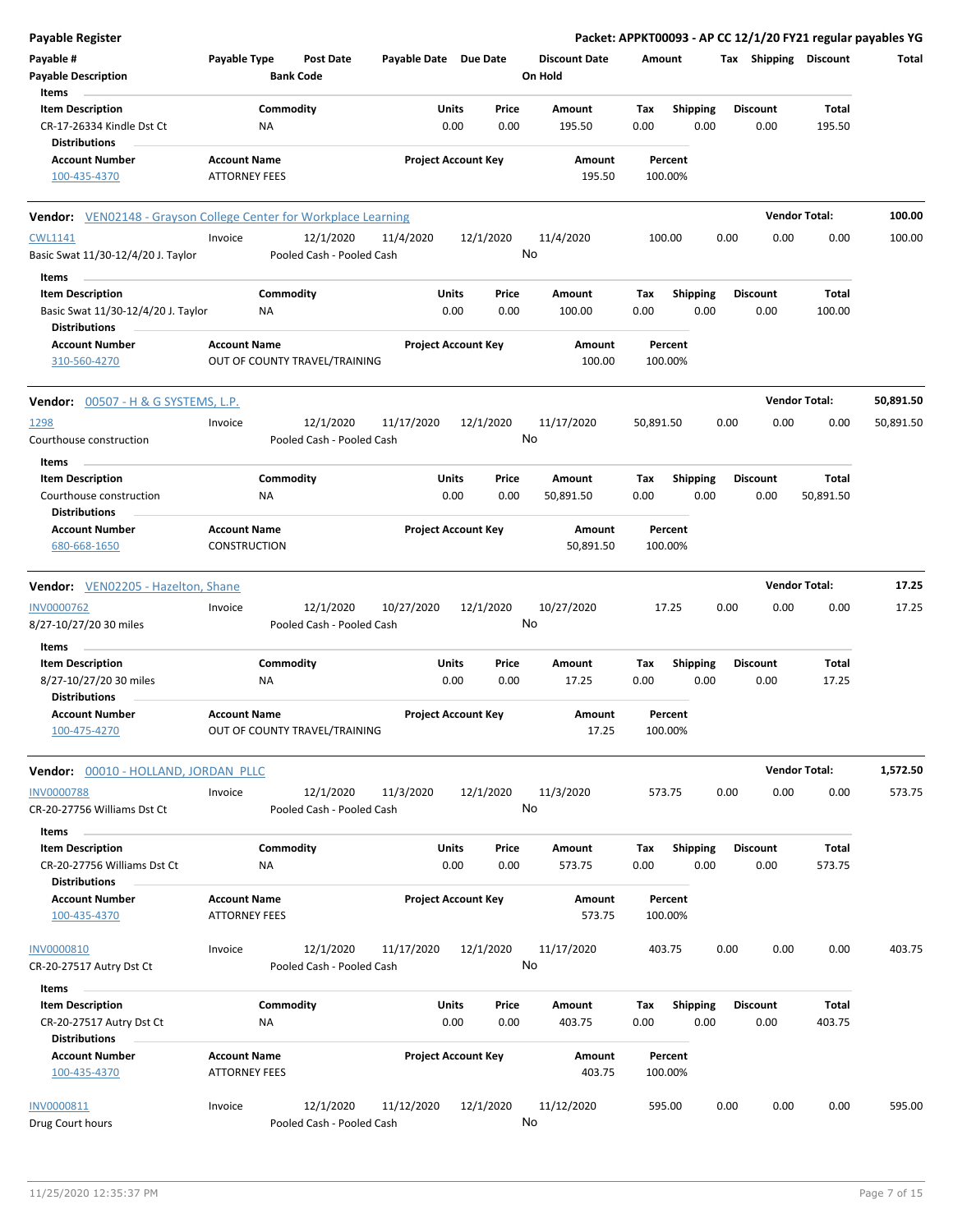| <b>Payable Register</b>                                 |                              |                           |                            |           |       |                      |            |                 |      |                 |                       | Packet: APPKT00093 - AP CC 12/1/20 FY21 regular payables YG |
|---------------------------------------------------------|------------------------------|---------------------------|----------------------------|-----------|-------|----------------------|------------|-----------------|------|-----------------|-----------------------|-------------------------------------------------------------|
| Payable #                                               | Payable Type                 | <b>Post Date</b>          | Payable Date Due Date      |           |       | <b>Discount Date</b> | Amount     |                 |      |                 | Tax Shipping Discount | Total                                                       |
| <b>Payable Description</b>                              |                              | <b>Bank Code</b>          |                            |           |       | On Hold              |            |                 |      |                 |                       |                                                             |
| Items                                                   |                              |                           |                            |           |       |                      |            |                 |      |                 |                       |                                                             |
| <b>Item Description</b>                                 | Commodity                    |                           | Units                      |           | Price | Amount               | Tax        | <b>Shipping</b> |      | <b>Discount</b> | Total                 |                                                             |
| Drug Court hours                                        | NA                           |                           | 0.00                       |           | 0.00  | 595.00               | 0.00       | 0.00            |      | 0.00            | 595.00                |                                                             |
| <b>Distributions</b>                                    |                              |                           |                            |           |       |                      |            |                 |      |                 |                       |                                                             |
| <b>Account Number</b>                                   | <b>Account Name</b>          |                           | <b>Project Account Key</b> |           |       | Amount               |            | Percent         |      |                 |                       |                                                             |
| 590-436-4370                                            | ATTORNEY FEES DRUG COURT     |                           |                            |           |       | 595.00               |            | 100.00%         |      |                 |                       |                                                             |
|                                                         |                              |                           |                            |           |       |                      |            |                 |      |                 |                       |                                                             |
| <b>Vendor:</b> VEN02144 - Hudson Site Control, LLC      |                              |                           |                            |           |       |                      |            |                 |      |                 | <b>Vendor Total:</b>  | 1,275.00                                                    |
| 9310                                                    | Invoice                      | 12/1/2020                 | 11/6/2020                  | 12/1/2020 |       | 11/6/2020            | 1,275.00   |                 | 0.00 | 0.00            | 0.00                  | 1,275.00                                                    |
| Courthouse construction                                 |                              | Pooled Cash - Pooled Cash |                            |           |       | No                   |            |                 |      |                 |                       |                                                             |
|                                                         |                              |                           |                            |           |       |                      |            |                 |      |                 |                       |                                                             |
| Items                                                   |                              |                           |                            |           |       |                      |            |                 |      |                 |                       |                                                             |
| <b>Item Description</b>                                 | Commodity                    |                           | Units                      |           | Price | Amount               | Tax        | <b>Shipping</b> |      | <b>Discount</b> | Total                 |                                                             |
| Courthouse construction                                 | ΝA                           |                           | 0.00                       |           | 0.00  | 1,275.00             | 0.00       | 0.00            |      | 0.00            | 1,275.00              |                                                             |
| <b>Distributions</b>                                    |                              |                           |                            |           |       |                      |            |                 |      |                 |                       |                                                             |
| <b>Account Number</b>                                   | <b>Account Name</b>          |                           | <b>Project Account Key</b> |           |       | Amount               |            | Percent         |      |                 |                       |                                                             |
| 680-668-1650                                            | CONSTRUCTION                 |                           |                            |           |       | 1,275.00             |            | 100.00%         |      |                 |                       |                                                             |
| <b>Vendor: 00040 - JN WRECKER</b>                       |                              |                           |                            |           |       |                      |            |                 |      |                 | <b>Vendor Total:</b>  | 108.00                                                      |
|                                                         |                              |                           |                            |           |       |                      |            |                 |      |                 |                       |                                                             |
| 20-06329                                                | Invoice                      | 12/1/2020                 | 11/22/2020                 | 12/1/2020 |       | 11/22/2020           |            | 108.00          | 0.00 | 0.00            | 0.00                  | 108.00                                                      |
| Sheriff towing Unit 1068                                |                              | Pooled Cash - Pooled Cash |                            |           |       | No                   |            |                 |      |                 |                       |                                                             |
| Items                                                   |                              |                           |                            |           |       |                      |            |                 |      |                 |                       |                                                             |
| <b>Item Description</b>                                 | Commodity                    |                           | Units                      |           | Price | Amount               | Tax        | Shipping        |      | <b>Discount</b> | Total                 |                                                             |
| Sheriff towing Unit 1068                                | ΝA                           |                           | 0.00                       |           | 0.00  | 108.00               | 0.00       | 0.00            |      | 0.00            | 108.00                |                                                             |
| <b>Distributions</b>                                    |                              |                           |                            |           |       |                      |            |                 |      |                 |                       |                                                             |
| <b>Account Number</b>                                   | <b>Account Name</b>          |                           | <b>Project Account Key</b> |           |       | Amount               |            | Percent         |      |                 |                       |                                                             |
| 100-560-4540                                            | <b>R &amp; M AUTOMOBILES</b> |                           |                            |           |       | 108.00               |            | 100.00%         |      |                 |                       |                                                             |
|                                                         |                              |                           |                            |           |       |                      |            |                 |      |                 |                       |                                                             |
| <b>Vendor:</b> VEN02091 - Joe R. Jones Construction Inc |                              |                           |                            |           |       |                      |            |                 |      |                 | <b>Vendor Total:</b>  | 359,956.90                                                  |
| 20-083-02                                               | Invoice                      | 12/1/2020                 | 11/19/2020                 | 12/1/2020 |       | 11/19/2020           | 359,956.90 |                 | 0.00 | 0.00            | 0.00                  | 359,956.90                                                  |
| Courthouse construction                                 |                              | Pooled Cash - Pooled Cash |                            |           |       | No                   |            |                 |      |                 |                       |                                                             |
|                                                         |                              |                           |                            |           |       |                      |            |                 |      |                 |                       |                                                             |
| Items                                                   |                              |                           |                            |           |       |                      |            |                 |      |                 |                       |                                                             |
| <b>Item Description</b>                                 | Commodity                    |                           | Units                      |           | Price | Amount               | Tax        | <b>Shipping</b> |      | <b>Discount</b> | Total                 |                                                             |
| Courthouse construction                                 | ΝA                           |                           | 0.00                       |           | 0.00  | 359,956.90           | 0.00       | 0.00            |      | 0.00            | 359,956.90            |                                                             |
| <b>Distributions</b>                                    |                              |                           |                            |           |       |                      |            |                 |      |                 |                       |                                                             |
| <b>Account Number</b>                                   | <b>Account Name</b>          |                           | <b>Project Account Key</b> |           |       | Amount               |            | Percent         |      |                 |                       |                                                             |
| 680-668-1650                                            | <b>CONSTRUCTION</b>          |                           |                            |           |       | 359,956.90           |            | 100.00%         |      |                 |                       |                                                             |
| Vendor: 00444 - KONICA MINOLTA PREMIER FINANCE          |                              |                           |                            |           |       |                      |            |                 |      |                 | <b>Vendor Total:</b>  | 888.45                                                      |
|                                                         |                              |                           |                            |           |       |                      |            | 888.45          | 0.00 | 0.00            | 0.00                  | 888.45                                                      |
| 70376413                                                | Invoice                      | 12/1/2020                 | 11/21/2020                 | 12/1/2020 |       | 11/21/2020<br>No     |            |                 |      |                 |                       |                                                             |
| Copier lease 11/15-12/14/2020                           |                              | Pooled Cash - Pooled Cash |                            |           |       |                      |            |                 |      |                 |                       |                                                             |
| Items                                                   |                              |                           |                            |           |       |                      |            |                 |      |                 |                       |                                                             |
| <b>Item Description</b>                                 | Commodity                    |                           | Units                      |           | Price | Amount               | Tax        | <b>Shipping</b> |      | <b>Discount</b> | <b>Total</b>          |                                                             |
| Copier lease 11/15-12/14/2020                           | NA                           |                           |                            | 0.00      | 0.00  | 888.45               | 0.00       | 0.00            |      | 0.00            | 888.45                |                                                             |
| <b>Distributions</b>                                    |                              |                           |                            |           |       |                      |            |                 |      |                 |                       |                                                             |
| <b>Account Number</b>                                   | <b>Account Name</b>          |                           | <b>Project Account Key</b> |           |       | Amount               |            | Percent         |      |                 |                       |                                                             |
| 100-590-3150                                            | <b>COPIER RENTAL</b>         |                           |                            |           |       | 73.29                |            | 8.25%           |      |                 |                       |                                                             |
| 100-410-3150                                            | <b>COPIER RENTAL</b>         |                           |                            |           |       | 97.72                |            | 11.00%          |      |                 |                       |                                                             |
| 100-510-3150                                            | <b>COPIER RENTAL</b>         |                           |                            |           |       | 314.27               |            | 35.37%          |      |                 |                       |                                                             |
| 100-513-3150                                            | <b>COPIER RENTAL</b>         |                           |                            |           |       | 97.72                |            | 11.00%          |      |                 |                       |                                                             |
| 100-499-3150                                            | <b>COPIER EXPENSE</b>        |                           |                            |           |       | 89.75                |            | 10.10%          |      |                 |                       |                                                             |
| 100-665-3150                                            | <b>COPIER RENTAL</b>         |                           |                            |           |       | 89.75                |            | 10.10%          |      |                 |                       |                                                             |
| 100-475-3150                                            | <b>COPIER EXPENSE</b>        |                           |                            |           |       | 101.52               |            | 11.43%          |      |                 |                       |                                                             |
| 100-575-3150                                            | <b>COPIER RENTAL</b>         |                           |                            |           |       | 24.43                |            | 2.75%           |      |                 |                       |                                                             |
|                                                         |                              |                           |                            |           |       |                      |            |                 |      |                 |                       |                                                             |
| <b>Vendor: 00239 - L &amp; L A/C-ELECTRICAL</b>         |                              |                           |                            |           |       |                      |            |                 |      |                 | <b>Vendor Total:</b>  | 313.00                                                      |
| 2217                                                    | Invoice                      | 12/1/2020                 | 11/23/2020                 | 12/1/2020 |       | 11/23/2020           |            | 313.00          | 0.00 | 0.00            | 0.00                  | 313.00                                                      |
| S Annex light repair                                    |                              | Pooled Cash - Pooled Cash |                            |           |       | No                   |            |                 |      |                 |                       |                                                             |
|                                                         |                              |                           |                            |           |       |                      |            |                 |      |                 |                       |                                                             |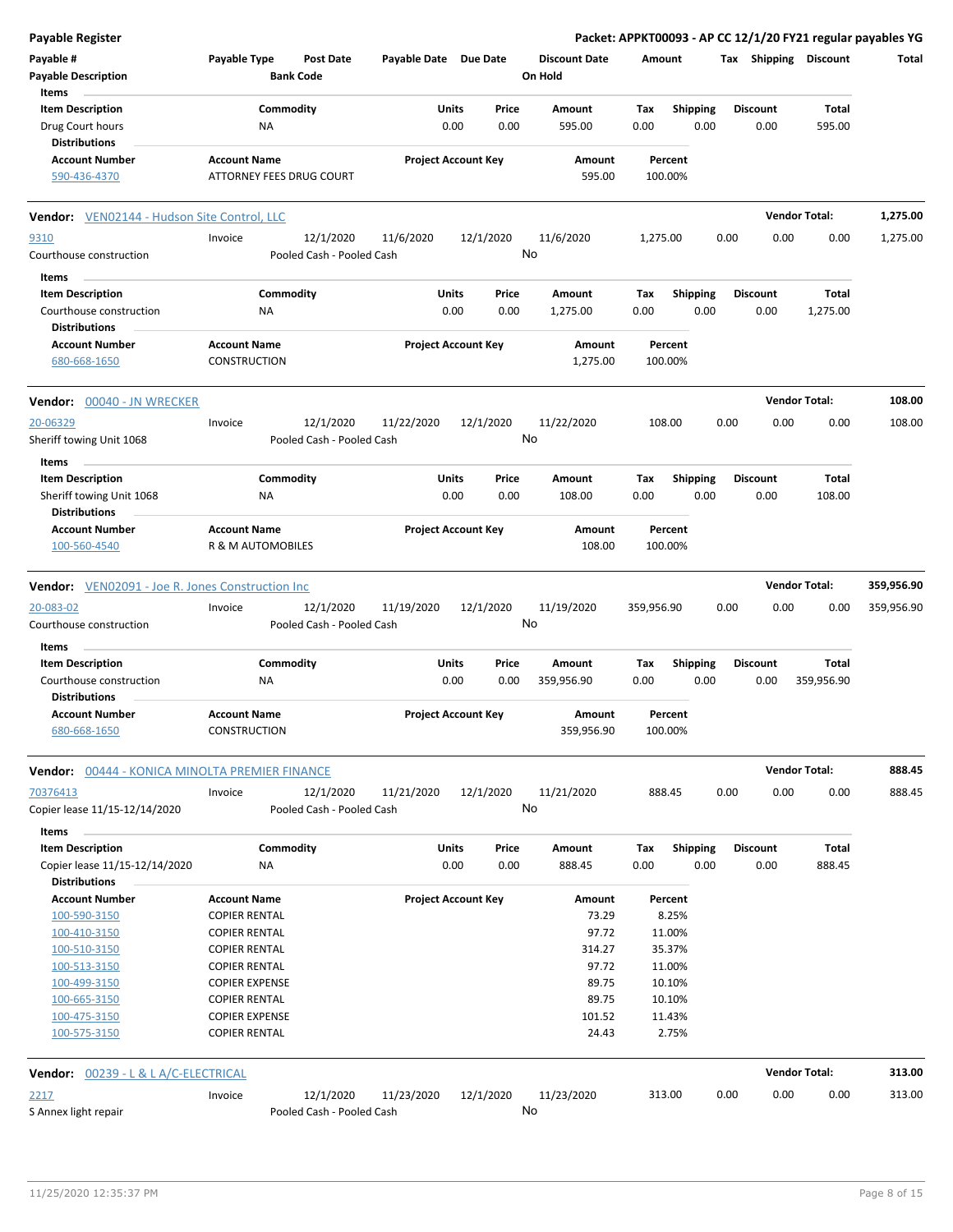| <b>Payable Register</b>                          |                                                      |                            |                      | Packet: APPKT00093 - AP CC 12/1/20 FY21 regular payables YG |                 |                      |           |
|--------------------------------------------------|------------------------------------------------------|----------------------------|----------------------|-------------------------------------------------------------|-----------------|----------------------|-----------|
| Payable #                                        | Payable Type<br><b>Post Date</b>                     | Payable Date Due Date      | <b>Discount Date</b> | Amount                                                      | Tax Shipping    | <b>Discount</b>      | Total     |
| <b>Payable Description</b>                       | <b>Bank Code</b>                                     |                            | On Hold              |                                                             |                 |                      |           |
| Items                                            |                                                      |                            |                      |                                                             |                 |                      |           |
| <b>Item Description</b>                          | Commodity                                            | Units<br>Price             | Amount               | Shipping<br>Tax                                             | <b>Discount</b> | Total                |           |
| S Annex light repair<br><b>Distributions</b>     | ΝA                                                   | 0.00<br>0.00               | 313.00               | 0.00<br>0.00                                                | 0.00            | 313.00               |           |
| <b>Account Number</b>                            | <b>Account Name</b>                                  | <b>Project Account Key</b> | Amount               | Percent                                                     |                 |                      |           |
| 100-513-4500                                     | R&M BUILDING                                         |                            | 313.00               | 100.00%                                                     |                 |                      |           |
| <b>Vendor:</b> VEN02207 - Lovelady, Amy          |                                                      |                            |                      |                                                             |                 | <b>Vendor Total:</b> | 150.00    |
| <b>INV0000789</b>                                | 12/1/2020<br>Invoice                                 | 11/23/2020<br>12/1/2020    | 11/23/2020           | 150.00                                                      | 0.00<br>0.00    | 0.00                 | 150.00    |
| 11/22/20 deposit refund                          | Pooled Cash - Pooled Cash                            |                            | No                   |                                                             |                 |                      |           |
| Items                                            |                                                      |                            |                      |                                                             |                 |                      |           |
| <b>Item Description</b>                          | Commodity                                            | Units<br>Price             | Amount               | Shipping<br>Tax                                             | <b>Discount</b> | Total                |           |
| 11/22/20 deposit refund<br><b>Distributions</b>  | ΝA                                                   | 0.00<br>0.00               | 150.00               | 0.00<br>0.00                                                | 0.00            | 150.00               |           |
| <b>Account Number</b>                            | <b>Account Name</b>                                  | <b>Project Account Key</b> | Amount               | Percent                                                     |                 |                      |           |
| 850-520-1860                                     | <b>DEPOSIT REFUND</b>                                |                            | 150.00               | 100.00%                                                     |                 |                      |           |
| <b>Vendor: 00337 - MIEARS, STEVEN R.</b>         |                                                      |                            |                      |                                                             |                 | <b>Vendor Total:</b> | 1,200.00  |
| INV0000761                                       | 12/1/2020<br>Invoice                                 | 12/1/2020<br>10/26/2020    | 10/26/2020           | 1,200.00                                                    | 0.00<br>0.00    | 0.00                 | 1,200.00  |
| J-2020-011 XB Dst Ct                             | Pooled Cash - Pooled Cash                            |                            | No                   |                                                             |                 |                      |           |
|                                                  |                                                      |                            |                      |                                                             |                 |                      |           |
| Items                                            | Commodity                                            | Units<br>Price             | Amount               | <b>Shipping</b><br>Tax                                      | <b>Discount</b> | Total                |           |
| <b>Item Description</b>                          |                                                      |                            |                      |                                                             |                 |                      |           |
| J-2020-011 XB Dst Ct                             | ΝA                                                   | 0.00<br>0.00               | 1,200.00             | 0.00<br>0.00                                                | 0.00            | 1,200.00             |           |
| <b>Distributions</b>                             |                                                      |                            |                      |                                                             |                 |                      |           |
| <b>Account Number</b><br>100-435-4320            | <b>Account Name</b><br><b>ATTORNEY FEES JUVENILE</b> | <b>Project Account Key</b> | Amount<br>1,200.00   | Percent<br>100.00%                                          |                 |                      |           |
| Vendor: 00589 - PERKINS, J. DANIEL               |                                                      |                            |                      |                                                             |                 | <b>Vendor Total:</b> | 855.00    |
| <b>INV0000758</b>                                | 12/1/2020<br>Invoice                                 | 12/1/2020<br>10/19/2020    | 10/19/2020           | 855.00                                                      | 0.00<br>0.00    | 0.00                 | 855.00    |
| FA-20-44915 AW/KE Dst Ct                         | Pooled Cash - Pooled Cash                            |                            | No                   |                                                             |                 |                      |           |
|                                                  |                                                      |                            |                      |                                                             |                 |                      |           |
| Items                                            |                                                      |                            |                      |                                                             |                 |                      |           |
| <b>Item Description</b>                          | Commodity                                            | Units<br>Price             | Amount               | Tax<br><b>Shipping</b>                                      | <b>Discount</b> | Total                |           |
| FA-20-44915 AW/KE Dst Ct<br><b>Distributions</b> | ΝA                                                   | 0.00<br>0.00               | 855.00               | 0.00<br>0.00                                                | 0.00            | 855.00               |           |
| <b>Account Number</b><br>100-435-4360            | <b>Account Name</b><br>ATTORNEY FEES- CPS CASES      | <b>Project Account Key</b> | Amount<br>855.00     | Percent<br>100.00%                                          |                 |                      |           |
| Vendor: 00473 - PRECISION DEMOLITION             |                                                      |                            |                      |                                                             |                 | <b>Vendor Total:</b> | 42,721.50 |
|                                                  |                                                      |                            |                      |                                                             |                 |                      |           |
| 20193699<br>Courthouse construction              | Invoice<br>12/1/2020<br>Pooled Cash - Pooled Cash    | 11/19/2020<br>12/1/2020    | 11/19/2020<br>No     | 42,721.50                                                   | 0.00<br>0.00    | 0.00                 | 42,721.50 |
| Items                                            |                                                      |                            |                      |                                                             |                 |                      |           |
| <b>Item Description</b>                          | Commodity                                            | Units<br>Price             | Amount               | <b>Shipping</b><br>Tax                                      | <b>Discount</b> | Total                |           |
| Courthouse construction<br><b>Distributions</b>  | NA                                                   | 0.00<br>0.00               | 42,721.50            | 0.00<br>0.00                                                | 0.00            | 42,721.50            |           |
| <b>Account Number</b>                            | <b>Account Name</b>                                  | <b>Project Account Key</b> | Amount               | Percent                                                     |                 |                      |           |
| 680-668-1650                                     | <b>CONSTRUCTION</b>                                  |                            | 42,721.50            | 100.00%                                                     |                 |                      |           |
| Vendor: 00289 - RELIANT                          |                                                      |                            |                      |                                                             |                 | <b>Vendor Total:</b> | 244.06    |
| 115 007 993 394 3                                | 12/1/2020<br>Invoice                                 | 11/20/2020<br>12/1/2020    | 11/20/2020           | 216.11                                                      | 0.00<br>0.00    | 0.00                 | 216.11    |
| #6 730 596-1 Windom electric                     | Pooled Cash - Pooled Cash                            |                            | No                   |                                                             |                 |                      |           |
|                                                  |                                                      |                            |                      |                                                             |                 |                      |           |
| Items                                            |                                                      |                            |                      |                                                             |                 |                      |           |
| <b>Item Description</b>                          | Commodity                                            | Units<br>Price             | Amount               | <b>Shipping</b><br>Tax                                      | <b>Discount</b> | Total                |           |
| #6 730 596-1 Windom electric                     | <b>NA</b>                                            | 0.00<br>0.00               | 216.11               | 0.00<br>0.00                                                | 0.00            | 216.11               |           |
| <b>Distributions</b>                             |                                                      |                            |                      |                                                             |                 |                      |           |
| <b>Account Number</b><br>100-515-4400            | <b>Account Name</b><br>UTILITIES ELECTRICITY         | <b>Project Account Key</b> | Amount<br>216.11     | Percent<br>100.00%                                          |                 |                      |           |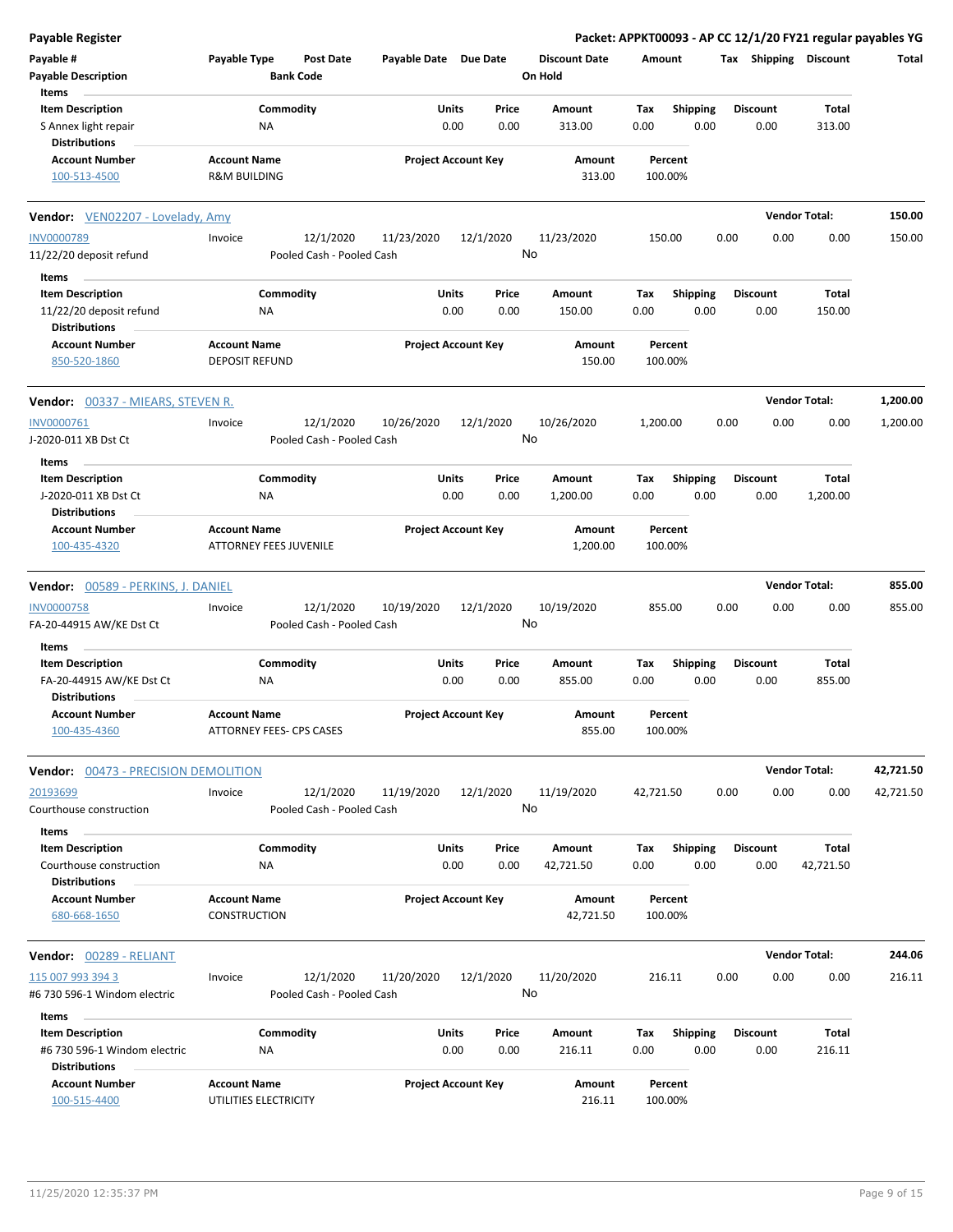| <b>Payable Register</b>                                                               |                                              |                        |                                        |                       |                            |         |                      |             |                 |      | Packet: APPKT00093 - AP CC 12/1/20 FY21 regular payables YG |                      |          |
|---------------------------------------------------------------------------------------|----------------------------------------------|------------------------|----------------------------------------|-----------------------|----------------------------|---------|----------------------|-------------|-----------------|------|-------------------------------------------------------------|----------------------|----------|
| Payable #<br><b>Payable Description</b>                                               | Payable Type                                 | <b>Bank Code</b>       | Post Date                              | Payable Date Due Date |                            | On Hold | <b>Discount Date</b> | Amount      |                 |      | Tax Shipping Discount                                       |                      | Total    |
| 115 007 996 184 5<br>#6 878 -909-8 Windom gd light electric                           | Invoice                                      |                        | 12/1/2020<br>Pooled Cash - Pooled Cash | 11/23/2020            | 12/1/2020                  | No      | 11/23/2020           |             | 27.95           | 0.00 | 0.00                                                        | 0.00                 | 27.95    |
| Items<br><b>Item Description</b><br>#6 878 -909-8 Windom gd light electric            |                                              | Commodity<br>ΝA        |                                        | Units                 | Price<br>0.00<br>0.00      |         | Amount<br>27.95      | Tax<br>0.00 | <b>Shipping</b> | 0.00 | Discount<br>0.00                                            | Total<br>27.95       |          |
| <b>Distributions</b><br><b>Account Number</b><br>100-515-4400                         | <b>Account Name</b><br>UTILITIES ELECTRICITY |                        |                                        |                       | <b>Project Account Key</b> |         | Amount<br>27.95      | 100.00%     | Percent         |      |                                                             |                      |          |
| <b>Vendor: 00365 - RLI</b>                                                            |                                              |                        |                                        |                       |                            |         |                      |             |                 |      |                                                             | <b>Vendor Total:</b> | 178.00   |
| 0901213<br>#LSM0901213 Mayberry bond 4yr<br>Items                                     | Invoice                                      |                        | 12/1/2020<br>Pooled Cash - Pooled Cash | 10/27/2020            | 12/1/2020                  | No      | 10/27/2020           | 178.00      |                 | 0.00 | 0.00                                                        | 0.00                 | 178.00   |
| <b>Item Description</b><br>#LSM0901213 Mayberry bond 4yr<br><b>Distributions</b>      |                                              | Commodity<br><b>NA</b> |                                        | Units                 | Price<br>0.00<br>0.00      |         | Amount<br>178.00     | Tax<br>0.00 | Shipping        | 0.00 | <b>Discount</b><br>0.00                                     | Total<br>178.00      |          |
| <b>Account Number</b><br>100-553-4800                                                 | <b>Account Name</b><br><b>BOND</b>           |                        |                                        |                       | <b>Project Account Key</b> |         | Amount<br>178.00     | 100.00%     | Percent         |      |                                                             |                      |          |
| Vendor: 00349 - SANITATION SOLUTIONS, INC.                                            |                                              |                        |                                        |                       |                            |         |                      |             |                 |      |                                                             | <b>Vendor Total:</b> | 181.66   |
| 0BP00595<br>#194746 Pct 1 trash                                                       | Invoice                                      |                        | 12/1/2020<br>Pooled Cash - Pooled Cash | 11/25/2020            | 12/1/2020                  | No      | 11/25/2020           |             | 90.83           | 0.00 | 0.00                                                        | 0.00                 | 90.83    |
| Items<br><b>Item Description</b><br>#194746 Pct 1 trash<br><b>Distributions</b>       |                                              | Commodity<br>ΝA        |                                        | Units                 | Price<br>0.00<br>0.00      |         | Amount<br>90.83      | Tax<br>0.00 | <b>Shipping</b> | 0.00 | <b>Discount</b><br>0.00                                     | Total<br>90.83       |          |
| <b>Account Number</b><br>210-621-4430                                                 | <b>Account Name</b><br><b>TRASH PICKUP</b>   |                        |                                        |                       | <b>Project Account Key</b> |         | Amount<br>90.83      | 100.00%     | Percent         |      |                                                             |                      |          |
| <b>OBP00596</b><br>#194564 Pct 3 trash                                                | Invoice                                      |                        | 12/1/2020<br>Pooled Cash - Pooled Cash | 11/25/2020            | 12/1/2020                  | No      | 11/25/2020           |             | 90.83           | 0.00 | 0.00                                                        | 0.00                 | 90.83    |
| Items<br><b>Item Description</b>                                                      |                                              | Commodity              |                                        | Units                 | Price                      |         | Amount               | Tax         |                 |      | <b>Discount</b>                                             | Total                |          |
| #194564 Pct 3 trash<br><b>Distributions</b>                                           |                                              | ΝA                     |                                        |                       | 0.00<br>0.00               |         | 90.83                | 0.00        | <b>Shipping</b> | 0.00 | 0.00                                                        | 90.83                |          |
| <b>Account Number</b><br>230-623-4430                                                 | <b>Account Name</b><br><b>TRASH PICK-UP</b>  |                        |                                        |                       | <b>Project Account Key</b> |         | Amount<br>90.83      | 100.00%     | Percent         |      |                                                             |                      |          |
| Vendor: 00801 - SOLOMON, AMANDA                                                       |                                              |                        |                                        |                       |                            |         |                      |             |                 |      |                                                             | <b>Vendor Total:</b> | 1,491.50 |
| INV0000759<br>FA-20-44560 Burris Dst Ct                                               | Invoice                                      |                        | 12/1/2020<br>Pooled Cash - Pooled Cash | 11/13/2020            | 12/1/2020                  | No      | 11/13/2020           | 1,491.50    |                 | 0.00 | 0.00                                                        | 0.00                 | 1,491.50 |
| Items<br><b>Item Description</b><br>FA-20-44560 Burris Dst Ct<br><b>Distributions</b> |                                              | Commodity<br>NA        |                                        | Units                 | Price<br>0.00<br>0.00      |         | Amount<br>1,491.50   | Tax<br>0.00 | Shipping        | 0.00 | <b>Discount</b><br>0.00                                     | Total<br>1,491.50    |          |
| <b>Account Number</b><br>100-435-4360                                                 | <b>Account Name</b>                          |                        | ATTORNEY FEES- CPS CASES               |                       | <b>Project Account Key</b> |         | Amount<br>1,491.50   | 100.00%     | Percent         |      |                                                             |                      |          |
| Vendor: 00018 - SOUTHWEST FANNIN S.U.D.                                               |                                              |                        |                                        |                       |                            |         |                      |             |                 |      |                                                             | <b>Vendor Total:</b> | 17.59    |
| <b>INV0000790</b><br>Pct 1 water 10/13-11/12/20                                       | Invoice                                      |                        | 12/1/2020<br>Pooled Cash - Pooled Cash | 11/20/2020            | 12/1/2020                  | No      | 11/20/2020           |             | 17.59           | 0.00 | 0.00                                                        | 0.00                 | 17.59    |
| Items<br><b>Item Description</b>                                                      |                                              | Commodity              |                                        | Units                 | Price                      |         | Amount               | Tax         | <b>Shipping</b> |      | <b>Discount</b>                                             | Total                |          |
| Pct 1 water 10/13-11/12/20<br><b>Distributions</b>                                    |                                              | NA                     |                                        |                       | 0.00<br>0.00               |         | 17.59                | 0.00        |                 | 0.00 | 0.00                                                        | 17.59                |          |
| <b>Account Number</b><br>210-621-4420                                                 | <b>Account Name</b><br>UTILITY WATER         |                        |                                        |                       | <b>Project Account Key</b> |         | Amount<br>17.59      | 100.00%     | Percent         |      |                                                             |                      |          |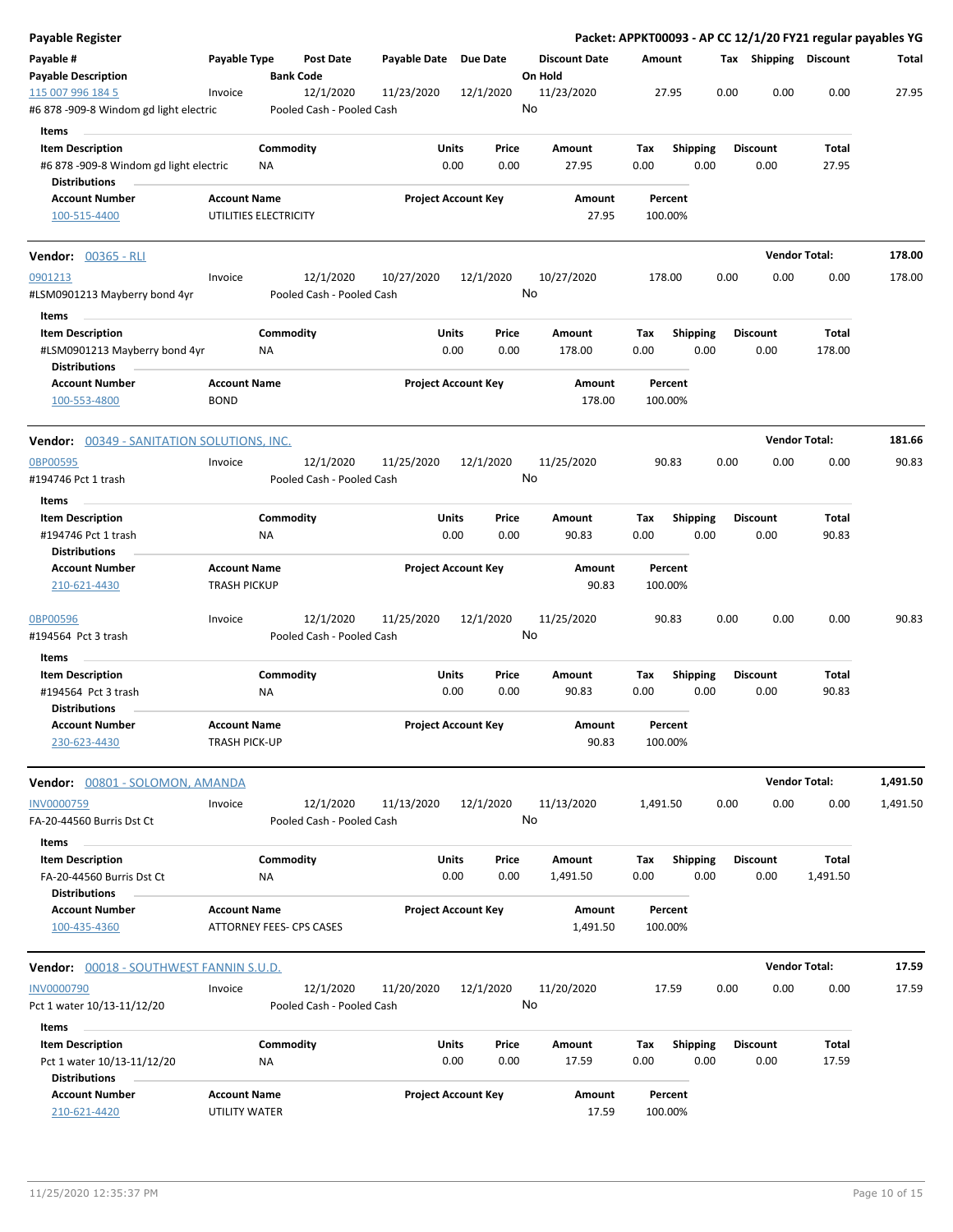| <b>Payable Register</b>                                                                      |                                              |                                        |                       |                                |                                 | Packet: APPKT00093 - AP CC 12/1/20 FY21 regular payables YG |                         |                         |                      |           |
|----------------------------------------------------------------------------------------------|----------------------------------------------|----------------------------------------|-----------------------|--------------------------------|---------------------------------|-------------------------------------------------------------|-------------------------|-------------------------|----------------------|-----------|
| Payable #<br><b>Payable Description</b>                                                      | Payable Type                                 | <b>Post Date</b><br><b>Bank Code</b>   | Payable Date Due Date |                                | <b>Discount Date</b><br>On Hold | Amount                                                      |                         | Tax Shipping Discount   |                      | Total     |
| <b>Vendor:</b> 00520 - SUNBELT RENTALS, INC                                                  |                                              |                                        |                       |                                |                                 |                                                             |                         |                         | <b>Vendor Total:</b> | 5,696.88  |
| 101551640-0007<br>Forklift rental 11/3-11/30/20                                              | Invoice                                      | 12/1/2020<br>Pooled Cash - Pooled Cash | 11/12/2020            | 12/1/2020                      | 11/12/2020<br>No                | 2,849.84                                                    | 0.00                    | 0.00                    | 0.00                 | 2,849.84  |
| Items<br><b>Item Description</b><br>Forklift rental 11/3-11/30/20<br><b>Distributions</b>    | ΝA                                           | Commodity                              |                       | Units<br>Price<br>0.00<br>0.00 | Amount<br>2,849.84              | Tax<br>0.00                                                 | <b>Shipping</b><br>0.00 | <b>Discount</b><br>0.00 | Total<br>2,849.84    |           |
| <b>Account Number</b><br>680-668-1650                                                        | <b>Account Name</b><br><b>CONSTRUCTION</b>   |                                        |                       | <b>Project Account Key</b>     | Amount<br>2,849.84              | Percent<br>100.00%                                          |                         |                         |                      |           |
| 96597644-002<br>Forklift rental 11/4-12/1/20<br>Items                                        | Invoice                                      | 12/1/2020<br>Pooled Cash - Pooled Cash | 11/14/2020            | 12/1/2020                      | 11/14/2020<br>No                | 2,847.04                                                    | 0.00                    | 0.00                    | 0.00                 | 2,847.04  |
| <b>Item Description</b><br>Forklift rental 11/4-12/1/20<br><b>Distributions</b>              | <b>NA</b>                                    | Commodity                              |                       | Units<br>Price<br>0.00<br>0.00 | Amount<br>2,847.04              | Tax<br>0.00                                                 | <b>Shipping</b><br>0.00 | <b>Discount</b><br>0.00 | Total<br>2,847.04    |           |
| <b>Account Number</b><br>680-668-1650                                                        | <b>Account Name</b><br><b>CONSTRUCTION</b>   |                                        |                       | <b>Project Account Key</b>     | Amount<br>2,847.04              | Percent<br>100.00%                                          |                         |                         |                      |           |
| <b>Vendor:</b> 00364 - TDCAA                                                                 |                                              |                                        |                       |                                |                                 |                                                             |                         |                         | <b>Vendor Total:</b> | 250.00    |
| 172847<br>2020 Criminal/Civil law update S Hazelton<br>Items                                 | Invoice                                      | 12/1/2020<br>Pooled Cash - Pooled Cash | 11/25/2020            | 12/1/2020                      | 11/25/2020<br>No                | 250.00                                                      | 0.00                    | 0.00                    | 0.00                 | 250.00    |
| <b>Item Description</b><br>2020 Criminal/Civil law update S Hazelton<br><b>Distributions</b> | ΝA                                           | Commodity                              |                       | Units<br>Price<br>0.00<br>0.00 | Amount<br>250.00                | Tax<br>0.00                                                 | <b>Shipping</b><br>0.00 | <b>Discount</b><br>0.00 | Total<br>250.00      |           |
| <b>Account Number</b><br>100-475-4270                                                        | <b>Account Name</b>                          | OUT OF COUNTY TRAVEL/TRAINING          |                       | <b>Project Account Key</b>     | Amount<br>250.00                | Percent<br>100.00%                                          |                         |                         |                      |           |
| <b>Vendor:</b> 00578 - TRIANGLE PLASTERING, LTD                                              |                                              |                                        |                       |                                |                                 |                                                             |                         |                         | <b>Vendor Total:</b> | 41,581.54 |
| 41178<br>Courthouse construction                                                             | Invoice                                      | 12/1/2020<br>Pooled Cash - Pooled Cash | 11/30/2020            | 12/1/2020                      | 11/30/2020<br>No                | 41,581.54                                                   | 0.00                    | 0.00                    | 0.00                 | 41,581.54 |
| Items<br><b>Item Description</b>                                                             |                                              | Commodity                              |                       | Units<br>Price                 | Amount                          | Tax                                                         | <b>Shipping</b>         | <b>Discount</b>         | Total                |           |
| Courthouse construction<br><b>Distributions</b>                                              | ΝA                                           |                                        |                       | 0.00<br>0.00                   | 41,581.54                       | 0.00                                                        | 0.00                    | 0.00                    | 41,581.54            |           |
| <b>Account Number</b><br>680-668-1650                                                        | <b>Account Name</b><br>CONSTRUCTION          |                                        |                       | <b>Project Account Key</b>     | Amount<br>41,581.54             | Percent<br>100.00%                                          |                         |                         |                      |           |
| <b>Vendor:</b> 00160 - TXU ENERGY                                                            |                                              |                                        |                       |                                |                                 |                                                             |                         |                         | <b>Vendor Total:</b> | 38.10     |
| 055602525776<br>#100063401102 Lake Fannin electric                                           | Invoice                                      | 12/1/2020<br>Pooled Cash - Pooled Cash | 11/18/2020            | 12/1/2020                      | 11/18/2020<br>No                | 38.10                                                       | 0.00                    | 0.00                    | 0.00                 | 38.10     |
| Items<br><b>Item Description</b>                                                             |                                              | Commodity                              |                       | Units<br>Price                 | Amount                          | Tax                                                         | <b>Shipping</b>         | <b>Discount</b>         | Total                |           |
| #100063401102 Lake Fannin electric<br><b>Distributions</b>                                   | ΝA                                           |                                        |                       | 0.00<br>0.00                   | 38.10                           | 0.00                                                        | 0.00                    | 0.00                    | 38.10                |           |
| <b>Account Number</b><br>850-520-4400                                                        | <b>Account Name</b><br>UTILITIES ELECTRICITY |                                        |                       | <b>Project Account Key</b>     | Amount<br>38.10                 | Percent<br>100.00%                                          |                         |                         |                      |           |
| <b>Vendor:</b> VEN02208 - Vaden's Acoustics & Drywall, Inc                                   |                                              |                                        |                       |                                |                                 |                                                             |                         |                         | <b>Vendor Total:</b> | 33,661.40 |
| Project #D20-0062 Courthouse Construction                                                    | Invoice                                      | 12/1/2020<br>Pooled Cash - Pooled Cash | 11/20/2020            | 12/1/2020                      | 11/20/2020<br>No                | 33,661.40                                                   | 0.00                    | 0.00                    | 0.00                 | 33,661.40 |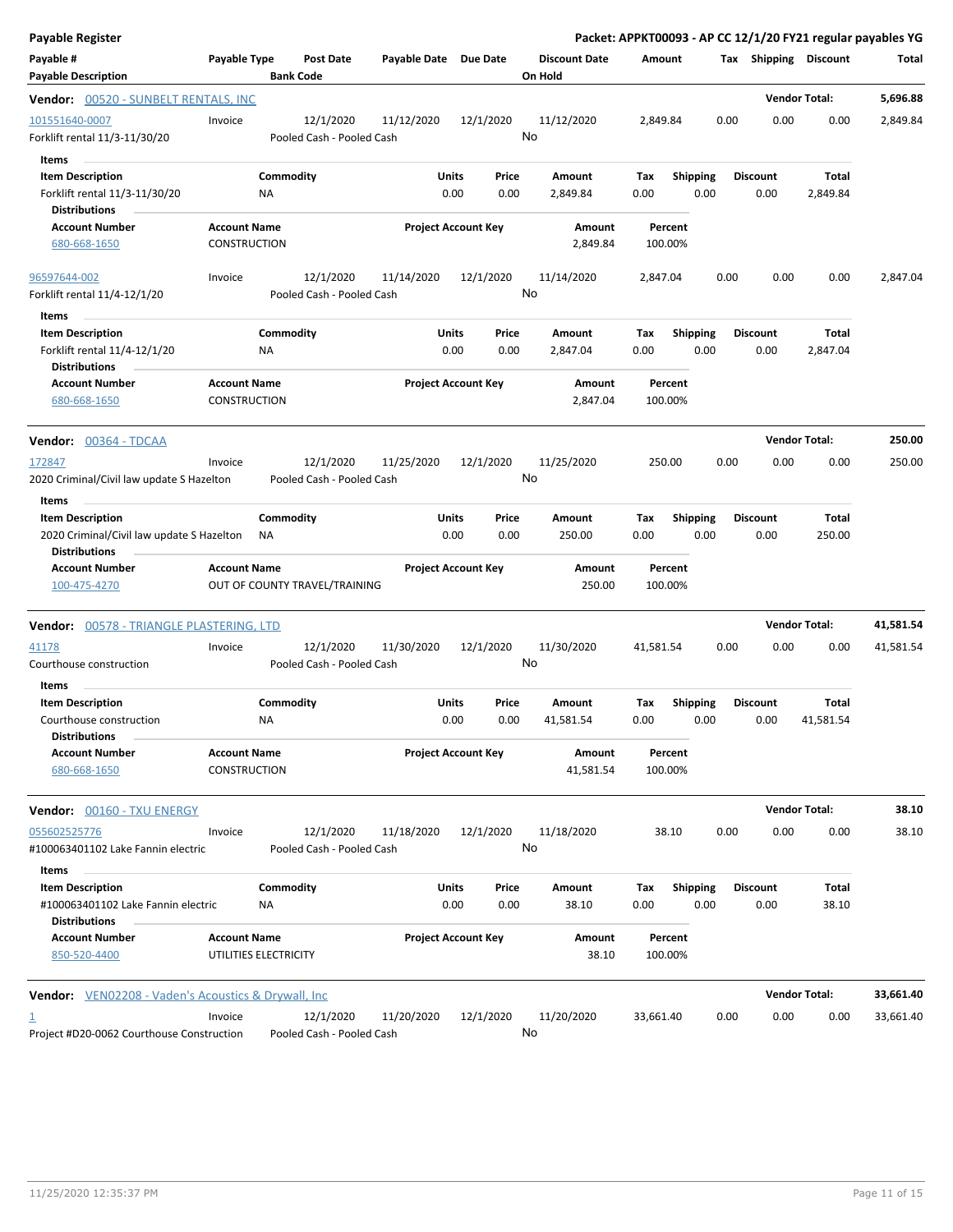| Payable Register                                                   |                                            |                               |                       |                            |       |                                 |        |                    |      |                       | Packet: APPKT00093 - AP CC 12/1/20 FY21 regular payables YG |        |
|--------------------------------------------------------------------|--------------------------------------------|-------------------------------|-----------------------|----------------------------|-------|---------------------------------|--------|--------------------|------|-----------------------|-------------------------------------------------------------|--------|
| Payable #<br><b>Payable Description</b>                            | Payable Type                               | Post Date<br><b>Bank Code</b> | Payable Date Due Date |                            |       | <b>Discount Date</b><br>On Hold | Amount |                    |      | Tax Shipping Discount |                                                             | Total  |
| Items<br><b>Item Description</b>                                   | Commodity                                  |                               | Units                 |                            | Price | Amount                          | Tax    | <b>Shipping</b>    |      | <b>Discount</b>       | Total                                                       |        |
| Project #D20-0062 Courthouse Constructi NA<br><b>Distributions</b> |                                            |                               |                       | 0.00                       | 0.00  | 33,661.40                       | 0.00   | 0.00               |      | 0.00                  | 33,661.40                                                   |        |
| <b>Account Number</b><br>680-668-1650                              | <b>Account Name</b><br><b>CONSTRUCTION</b> |                               |                       | <b>Project Account Key</b> |       | Amount<br>33,661.40             |        | Percent<br>100.00% |      |                       |                                                             |        |
|                                                                    |                                            |                               |                       |                            |       |                                 |        |                    |      |                       |                                                             |        |
| Vendor: 00127 - VERIZON WIRELESS                                   |                                            |                               |                       |                            |       |                                 |        |                    |      |                       | <b>Vendor Total:</b>                                        | 676.22 |
| 9866728938                                                         | Invoice                                    | 12/1/2020                     | 11/10/2020            | 12/1/2020                  |       | 11/10/2020                      |        | 676.22             | 0.00 | 0.00                  | 0.00                                                        | 676.22 |
| Internet Oct 11-Nov 10 2020                                        |                                            | Pooled Cash - Pooled Cash     |                       |                            | No    |                                 |        |                    |      |                       |                                                             |        |
| Items                                                              |                                            |                               |                       |                            |       |                                 |        |                    |      |                       |                                                             |        |
| <b>Item Description</b>                                            | Commodity                                  |                               | <b>Units</b>          |                            | Price | Amount                          | Tax    | <b>Shipping</b>    |      | <b>Discount</b>       | Total                                                       |        |
| Internet                                                           | NA                                         |                               |                       | 0.00                       | 0.00  | 676.22                          | 0.00   | 0.00               |      | 0.00                  | 676.22                                                      |        |
| <b>Distributions</b>                                               |                                            |                               |                       |                            |       |                                 |        |                    |      |                       |                                                             |        |
| <b>Account Number</b>                                              | <b>Account Name</b>                        |                               |                       | <b>Project Account Key</b> |       | Amount                          |        | Percent            |      |                       |                                                             |        |
| 100-560-4210                                                       | <b>INTERNET SERVICE</b>                    |                               |                       |                            |       | 448.28                          |        | 66.29%             |      |                       |                                                             |        |
| 100-503-4210                                                       | <b>EMERGENCY INTERNET</b>                  |                               |                       |                            |       | 37.99                           |        | 5.62%              |      |                       |                                                             |        |
| 100-404-4210                                                       | <b>ELECTION INTERNET</b>                   |                               |                       |                            |       | 113.97                          |        | 16.85%             |      |                       |                                                             |        |
| 100-406-4210                                                       | <b>EMERGENCY INTERNET</b>                  |                               |                       |                            |       | 37.99                           |        | 5.62%              |      |                       |                                                             |        |
| 100-457-4210                                                       | <b>INTERNET</b>                            |                               |                       |                            |       | 37.99                           |        | 5.62%              |      |                       |                                                             |        |
| Vendor: 00418 - WALMART COMMUNITY                                  |                                            |                               |                       |                            |       |                                 |        |                    |      |                       | <b>Vendor Total:</b>                                        | 590.00 |
| INV0000791                                                         | Invoice                                    | 12/1/2020                     | 11/16/2020            | 12/1/2020                  |       | 11/16/2020                      |        | 590.00             | 0.00 | 0.00                  | 0.00                                                        | 590.00 |
| Walmart purchases-supplies                                         |                                            | Pooled Cash - Pooled Cash     |                       |                            | No    |                                 |        |                    |      |                       |                                                             |        |
| Items                                                              |                                            |                               |                       |                            |       |                                 |        |                    |      |                       |                                                             |        |
| <b>Item Description</b>                                            | Commodity                                  |                               | Units                 |                            | Price | Amount                          | Tax    | <b>Shipping</b>    |      | Discount              | Total                                                       |        |
| Walmart purchases-supplies                                         | NA                                         |                               |                       | 0.00                       | 0.00  | 590.00                          | 0.00   | 0.00               |      | 0.00                  | 590.00                                                      |        |
| <b>Distributions</b>                                               |                                            |                               |                       |                            |       |                                 |        |                    |      |                       |                                                             |        |
| <b>Account Number</b>                                              | <b>Account Name</b>                        |                               |                       | <b>Project Account Key</b> |       | Amount                          |        | Percent            |      |                       |                                                             |        |
| 413-413-3100                                                       | OFFICE SUPPLIES                            |                               |                       |                            |       | 497.60                          |        | 84.34%             |      |                       |                                                             |        |
| 100-404-3100                                                       | <b>ELECTION SUPPLIES</b>                   |                               |                       |                            |       | 39.16                           |        | 6.64%              |      |                       |                                                             |        |
| 100-518-4500                                                       | R & M BUILDING                             |                               |                       |                            |       | 20.62                           |        | 3.49%              |      |                       |                                                             |        |
| 850-520-4500                                                       | <b>R&amp;M BUILDING</b>                    |                               |                       |                            |       | 15.76                           |        | 2.67%              |      |                       |                                                             |        |
| 240-624-3400                                                       | <b>SHOP SUPPLIES</b>                       |                               |                       |                            |       | 16.86                           |        | 2.86%              |      |                       |                                                             |        |
| Vendor: VEN02209 - Wilson, Diane                                   |                                            |                               |                       |                            |       |                                 |        |                    |      |                       | <b>Vendor Total:</b>                                        | 4.97   |
| <b>INV0000792</b>                                                  | Invoice                                    | 12/1/2020                     | 11/24/2020            | 12/1/2020                  |       | 11/24/2020                      |        | 4.97               | 0.00 | 0.00                  | 0.00                                                        | 4.97   |
| reimbursement for colored paper                                    |                                            | Pooled Cash - Pooled Cash     |                       |                            | No    |                                 |        |                    |      |                       |                                                             |        |
|                                                                    |                                            |                               |                       |                            |       |                                 |        |                    |      |                       |                                                             |        |
| Items                                                              |                                            |                               |                       |                            |       |                                 |        |                    |      |                       |                                                             |        |
| <b>Item Description</b>                                            | Commodity                                  |                               | <b>Units</b>          |                            | Price | Amount                          | Tax    | <b>Shipping</b>    |      | <b>Discount</b>       | Total                                                       |        |
| reimbursement for colored paper                                    | NA                                         |                               |                       | 0.00                       | 0.00  | 4.97                            | 0.00   | 0.00               |      | 0.00                  | 4.97                                                        |        |
| <b>Distributions</b>                                               |                                            |                               |                       |                            |       |                                 |        |                    |      |                       |                                                             |        |
| <b>Account Number</b>                                              | <b>Account Name</b>                        |                               |                       | <b>Project Account Key</b> |       | Amount                          |        | Percent            |      |                       |                                                             |        |
| 100-590-3100                                                       | <b>OFFICE SUPPLIES</b>                     |                               |                       |                            |       | 4.97                            |        | 100.00%            |      |                       |                                                             |        |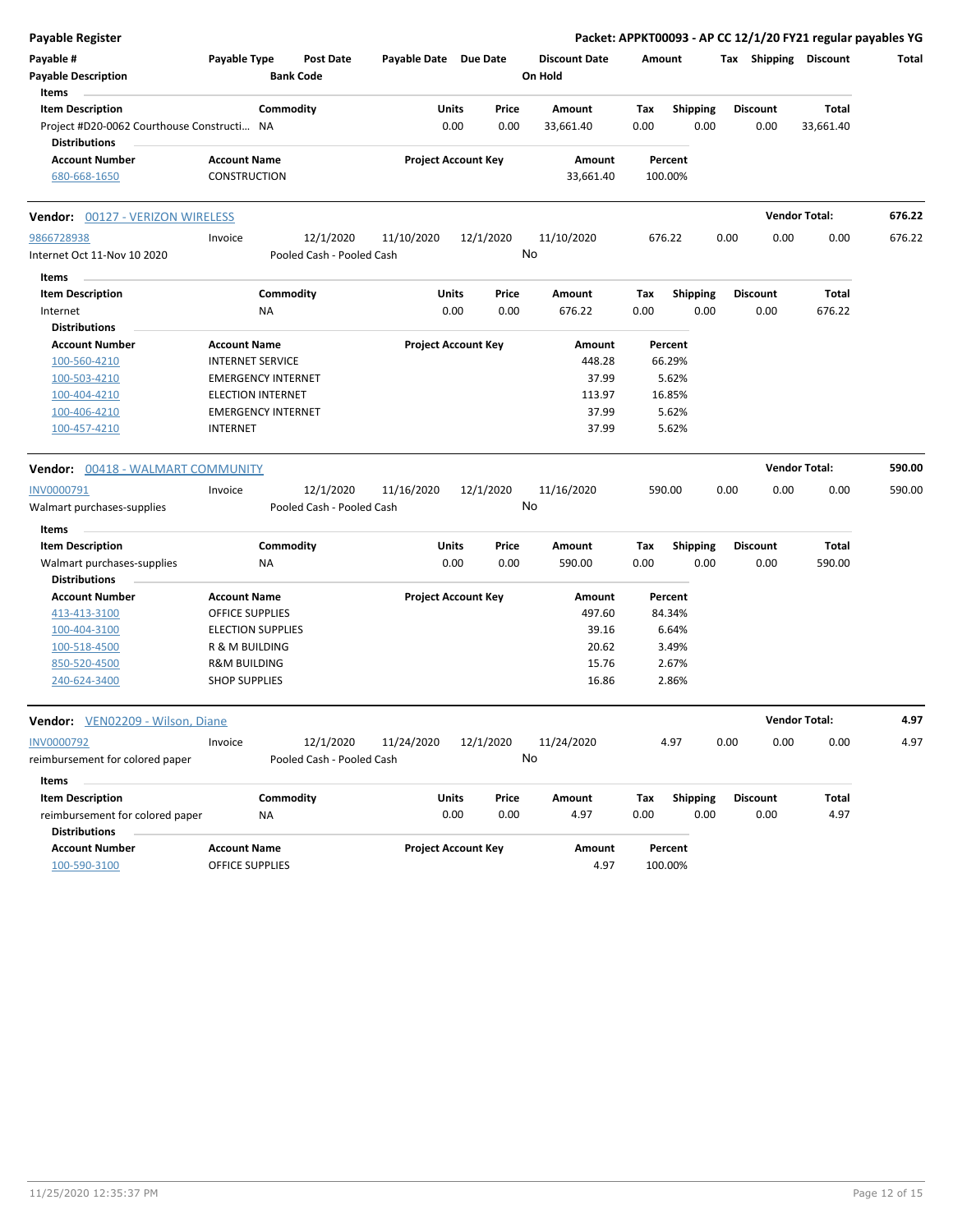## Payable Summary

| Type        | Count               | Gross      | Tax  | <b>Shipping</b> | <b>Discount</b> | Total      | <b>Manual Payment</b> | <b>Balance</b> |
|-------------|---------------------|------------|------|-----------------|-----------------|------------|-----------------------|----------------|
| Credit Memo |                     | $-33.00$   | 0.00 | 0.00            | 0.00            | $-33.00$   | 0.00                  | $-33.00$       |
| Invoice     | 63                  | 843.875.88 | 0.00 | 0.00            | 0.00            | 843,875.88 | 0.00                  | 843,875.88     |
|             | <b>Grand Total:</b> | 843.842.88 | 0.00 | 0.00            | 0.00            | 843.842.88 | 0.00                  | 843.842.88     |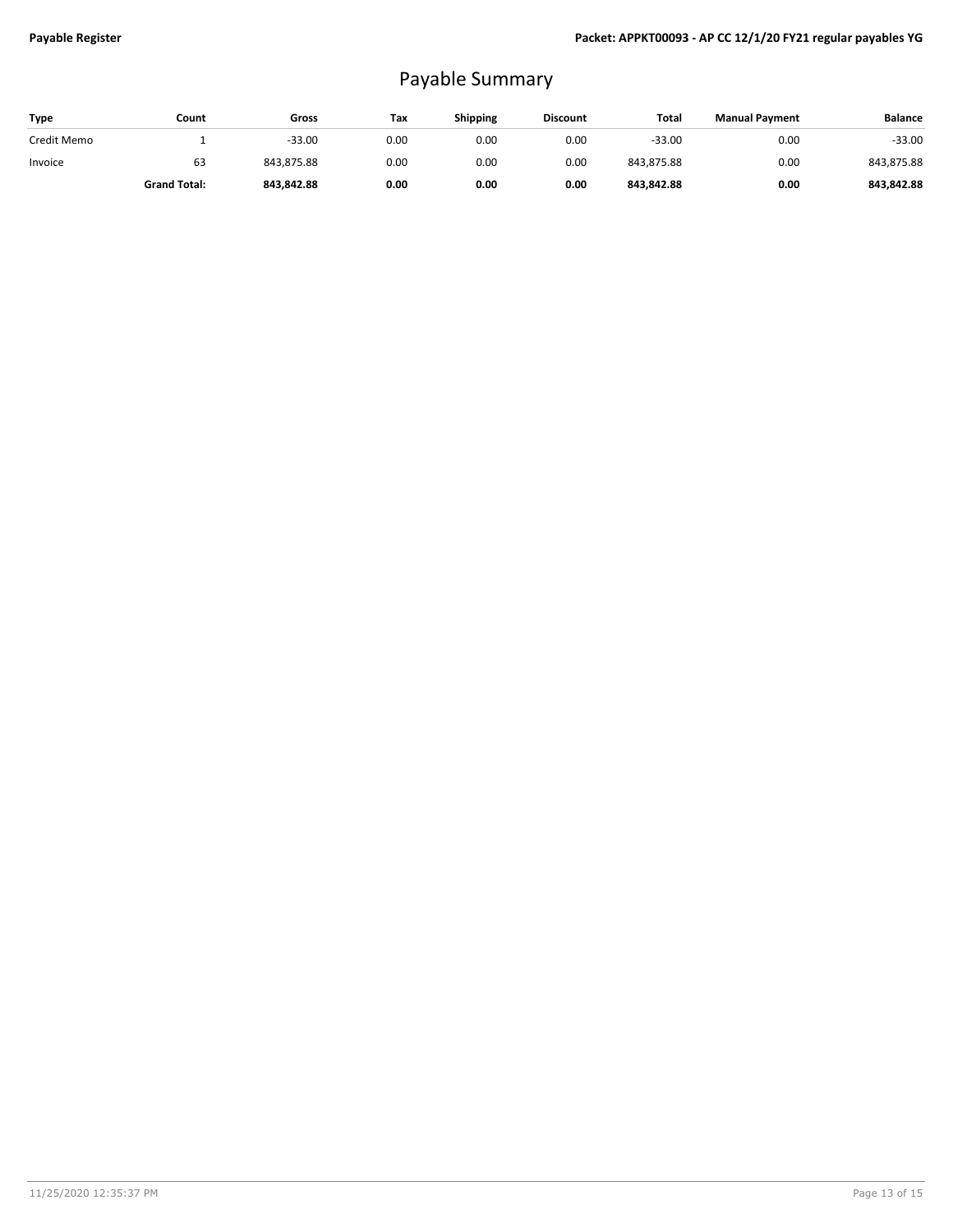**Total: 117.39**

## **Account Summary**

| Account      | Name                            |        | Amount     |
|--------------|---------------------------------|--------|------------|
| 100-404-3100 | <b>ELECTION SUPPLIES</b>        |        | 39.16      |
| 100-404-4210 | <b>ELECTION INTERNET</b>        |        | 113.97     |
| 100-406-4210 | <b>EMERGENCY INTERNET</b>       |        | 37.99      |
| 100-409-4060 | TAX APPRAISAL DISTRICT          |        | 188,936.00 |
| 100-410-3150 | <b>COPIER RENTAL</b>            |        | 97.72      |
| 100-410-4240 | <b>INDIGENT ATTORNEY FEES</b>   |        | 300.00     |
| 100-425-4660 | <b>AUTOPSIES</b>                |        | 606.25     |
| 100-435-4320 | <b>ATTORNEY FEES JUVENILE</b>   |        | 1,200.00   |
| 100-435-4360 | <b>ATTORNEY FEES- CPS CASES</b> |        | 3,106.50   |
| 100-435-4370 | <b>ATTORNEY FEES</b>            |        | 5,608.00   |
| 100-457-4210 | <b>INTERNET</b>                 |        | 37.99      |
| 100-475-3150 | <b>COPIER EXPENSE</b>           |        | 101.52     |
| 100-475-4270 | OUT OF COUNTY TRAVEL/TRAINING   |        | 267.25     |
| 100-499-3150 | <b>COPIER EXPENSE</b>           |        | 89.75      |
| 100-503-4210 | <b>EMERGENCY INTERNET</b>       |        | 37.99      |
| 100-510-3150 | <b>COPIER RENTAL</b>            |        | 314.27     |
| 100-511-4410 | UTILITIES GAS                   |        | 65.54      |
| 100-513-3150 | <b>COPIER RENTAL</b>            |        | 97.72      |
| 100-513-4500 | <b>R&amp;M BUILDING</b>         |        | 313.00     |
| 100-515-4400 | UTILITIES ELECTRICITY           |        | 244.06     |
| 100-518-4400 | UTILITIES ELECTRICITY           |        | 423.75     |
| 100-518-4410 | UTILITIES GAS                   |        | 75.23      |
| 100-518-4420 | <b>UTILITIES WATER</b>          |        | 106.32     |
| 100-518-4430 | <b>TRASH PICKUP SERVICE</b>     |        | 67.99      |
| 100-518-4500 | R & M BUILDING                  |        | 20.62      |
| 100-551-3300 | AUTO EXPENSE-GAS AND OIL        |        | 46.62      |
| 100-553-4800 | <b>BOND</b>                     |        | 178.00     |
| 100-560-4210 | <b>INTERNET SERVICE</b>         |        | 448.28     |
| 100-560-4540 | R & M AUTOMOBILES               |        | 959.48     |
| 100-575-3150 | <b>COPIER RENTAL</b>            |        | 24.43      |
| 100-590-3100 | <b>OFFICE SUPPLIES</b>          |        | 4.97       |
| 100-590-3150 | <b>COPIER RENTAL</b>            |        | 73.29      |
| 100-640-4410 | UTILITIES GAS                   |        | 147.99     |
| 100-665-3150 | <b>COPIER RENTAL</b>            |        | 89.75      |
|              |                                 | Total: | 204,281.40 |
|              |                                 |        |            |
| Account      | Name                            |        | Amount     |
| 210-621-4420 | UTILITY WATER                   |        | 17.59      |
| 210-621-4430 | <b>TRASH PICKUP</b>             |        | 90.83      |
|              |                                 | Total: | 108.42     |
| Account      | Name                            |        | Amount     |
| 220-622-4580 | <b>R&amp;M MACHINERY PARTS</b>  |        | 72.39      |
| 220-622-4590 | R&M MACH. TIRES & TUBES         |        | 45.00      |
|              |                                 |        |            |

| Account      | Name                 |        | Amount |
|--------------|----------------------|--------|--------|
| 230-623-4430 | <b>TRASH PICK-UP</b> |        | 90.83  |
|              |                      | Total: | 90.83  |
| Account      | <b>Name</b>          |        | Amount |
| 240-624-3400 | <b>SHOP SUPPLIES</b> |        | 16.86  |